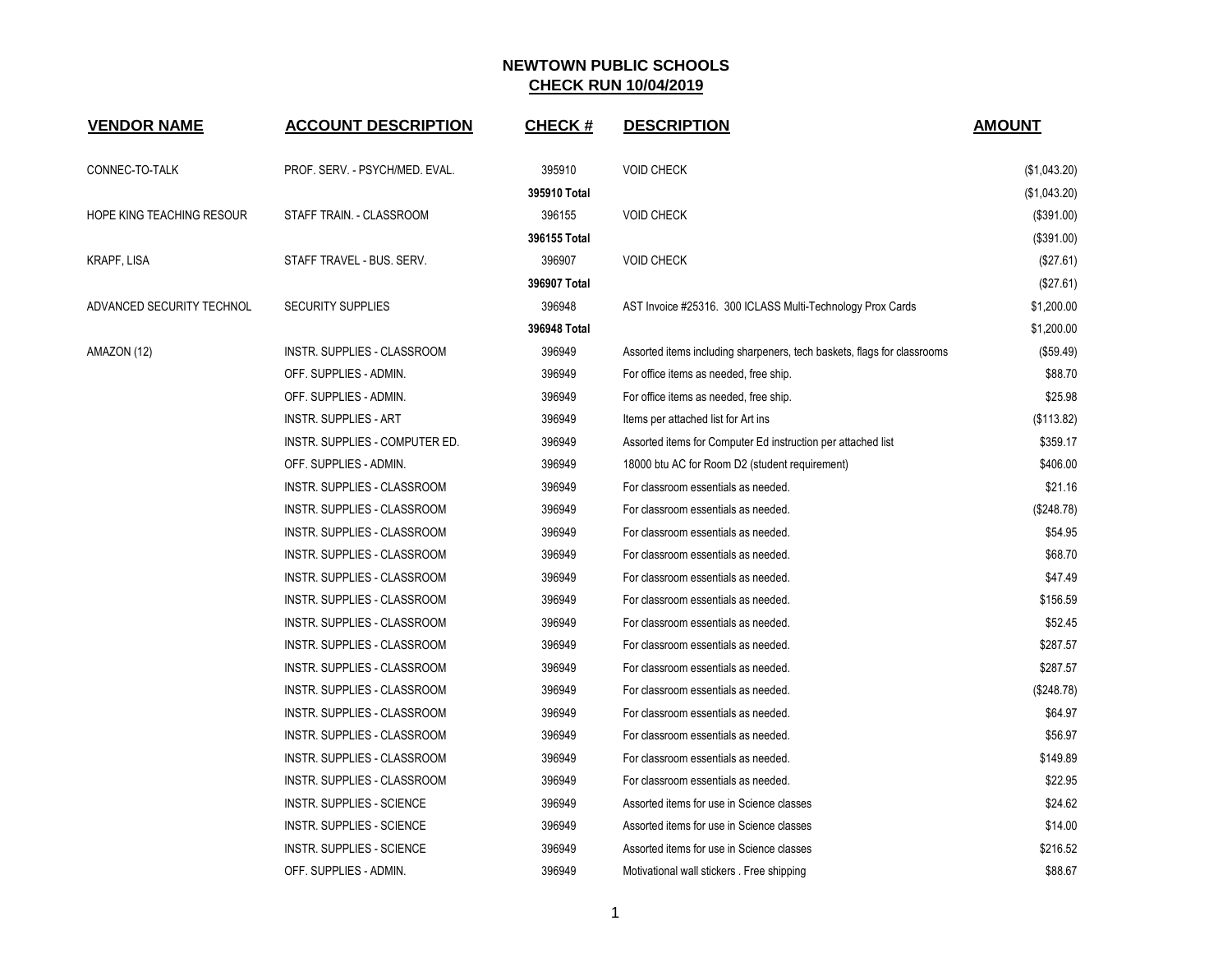| <b>VENDOR NAME</b> | <b>ACCOUNT DESCRIPTION</b>     | <b>CHECK#</b> | <b>DESCRIPTION</b>                                         | <b>AMOUNT</b> |
|--------------------|--------------------------------|---------------|------------------------------------------------------------|---------------|
| AMAZON (12)        | OFF. SUPPLIES - ADMIN.         | 396949        | Office chairs, Free shipping                               | \$39.24       |
|                    | INSTR. SUPPLIES - SCIENCE      | 396949        | Grow dinosaurs and paper towels for science classes.       | \$154.57      |
|                    | INSTR. SUPPLIES - TECH. ED     | 396949        | For Items needed in Tech Ed classes, wood supplies, pliers | \$186.96      |
|                    | INSTR. SUPPLIES - TECH. ED     | 396949        | For Items needed in Tech Ed classes, wood supplies, pliers | \$57.93       |
|                    | INSTR. SUPPLIES - TECH. ED     | 396949        | For Items needed in Tech Ed classes, wood supplies, pliers | \$46.87       |
|                    | INSTR. SUPPLIES - TECH. ED     | 396949        | For Items needed in Tech Ed classes, wood supplies, pliers | \$62.93       |
|                    | INSTR. SUPPLIES - CLASSROOM    | 396949        | For supplies throughout the year.                          | \$28.58       |
|                    | INSTR. SUPPLIES - CLASSROOM    | 396949        | For supplies throughout the year.                          | \$27.45       |
|                    | INSTR. SUPPLIES - CLASSROOM    | 396949        | For supplies throughout the year.                          | \$84.83       |
|                    | INSTR. SUPPLIES - CLASSROOM    | 396949        | For supplies throughout the year.                          | \$30.59       |
|                    | INSTR. SUPPLIES - CLASSROOM    | 396949        | For supplies throughout the year.                          | \$72.99       |
|                    | INSTR. SUPPLIES - CLASSROOM    | 396949        | For supplies throughout the year.                          | \$30.94       |
|                    | INSTR. SUPPLIES - CLASSROOM    | 396949        | For supplies throughout the year.                          | \$88.34       |
|                    | INSTR. SUPPLIES - CLASSROOM    | 396949        | For supplies throughout the year.                          | \$41.00       |
|                    | INSTR. SUPPLIES - CLASSROOM    | 396949        | For supplies throughout the year.                          | \$76.98       |
|                    | INSTR. SUPPLIES - CLASSROOM    | 396949        | For supplies throughout the year.                          | \$78.80       |
|                    |                                | 396949 Total  |                                                            | \$2,933.05    |
| AMAZON (14)        | OFF. SUPPLIES - ADMIN.         | 396950        | Office supplies includes shipping                          | \$134.24      |
|                    | <b>TEXTBOOKS - READING</b>     | 396950        | Save me a seat - Sarah Weeks Free shipping                 | \$145.75      |
|                    | <b>TEXTBOOKS - READING</b>     | 396950        | Various Reading Novels Free shipping                       | \$124.69      |
|                    | <b>TEXTBOOKS - READING</b>     | 396950        | Various Reading Novels Free shipping                       | \$8.16        |
|                    | <b>TEXTBOOKS - READING</b>     | 396950        | Various Reading Novels Free shipping                       | \$355.90      |
|                    | <b>TEXTBOOKS - READING</b>     | 396950        | Various Reading Novels Free shipping                       | \$25.42       |
|                    | <b>TEXTBOOKS - READING</b>     | 396950        | Various Reading Novels Free shipping                       | \$6.95        |
|                    | <b>TEXTBOOKS - READING</b>     | 396950        | Various Reading Novels Free shipping                       | \$80.00       |
|                    | <b>TEXTBOOKS - READING</b>     | 396950        | Various Reading Novels Free shipping                       | \$678.71      |
|                    | <b>TEXTBOOKS - READING</b>     | 396950        | Various reading novels free shipping                       | \$145.36      |
|                    | <b>TEXTBOOKS - READING</b>     | 396950        | Various reading novels free shipping                       | \$591.46      |
|                    | <b>TEXTBOOKS - READING</b>     | 396950        | Various reading novels free shipping                       | \$61.44       |
|                    | INSTR. SUPPLIES - READING      | 396950        | IRIS Desktop File Box 4 Pack, Large Black Free shipping    | \$74.97       |
|                    | INSTR. SUPPLIES - COMPUTER ED. | 396950        | 5 pk Dymo Label Tape                                       | \$15.22       |
|                    | INSTR. SUPPLIES - COMPUTER ED. | 396950        | 10 pk mouse pads                                           | \$0.97        |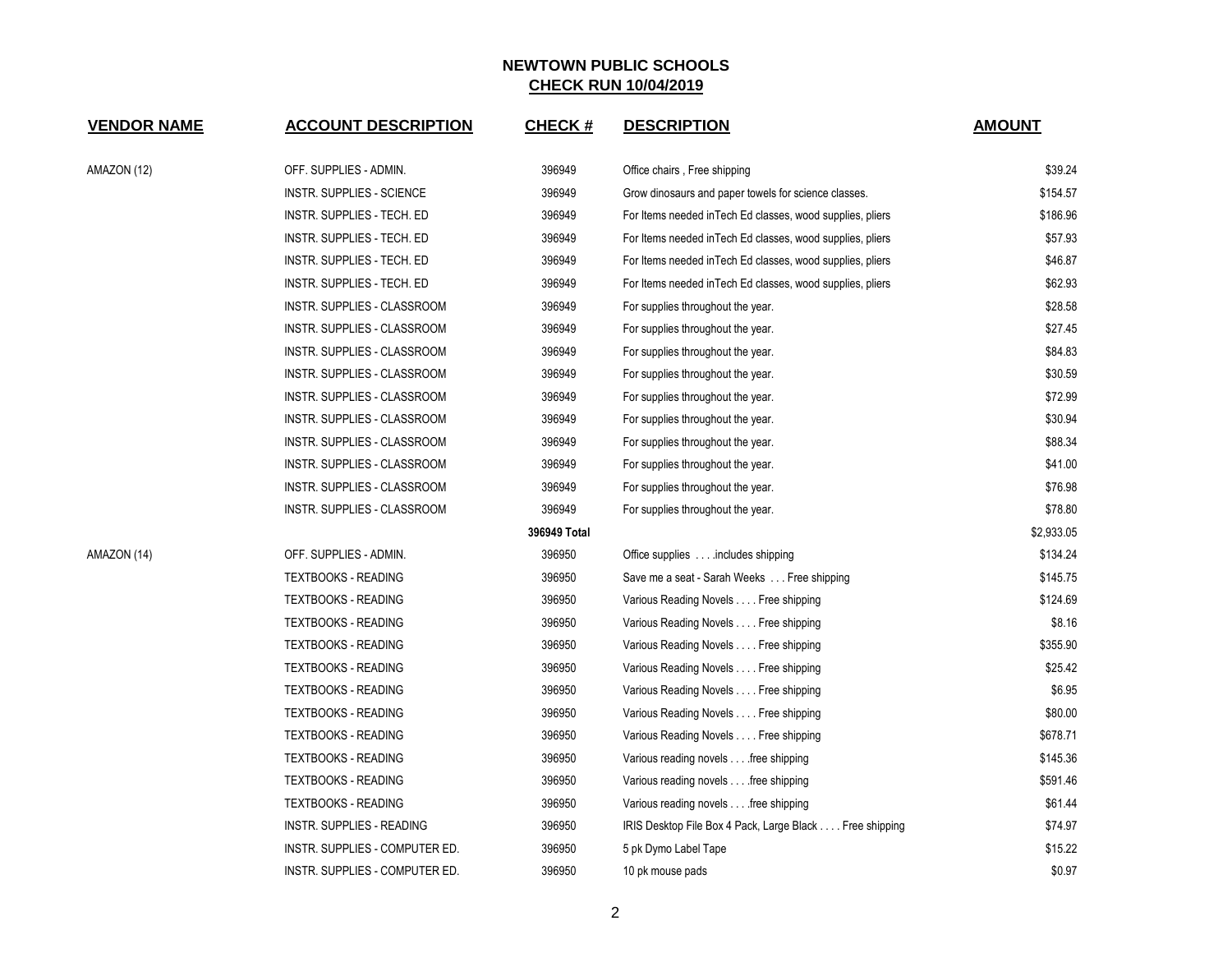| <b>VENDOR NAME</b> | <b>ACCOUNT DESCRIPTION</b>       | <b>CHECK#</b> | <b>DESCRIPTION</b>                              | <b>AMOUNT</b> |
|--------------------|----------------------------------|---------------|-------------------------------------------------|---------------|
| AMAZON (14)        | INSTR. SUPPLIES - COMPUTER ED.   | 396950        | 2 pk surge protectors                           | \$34.47       |
|                    | INSTR. SUPPLIES - COMPUTER ED.   | 396950        | 48 count AA batteries                           | \$19.93       |
|                    | INSTR. SUPPLIES - COMPUTER ED.   | 396950        | 48 count AAA batteries free shipping            | \$18.99       |
|                    | <b>SUPPLIES - LIBRARY</b>        | 396950        | Save me a seat - Audio CD                       | \$24.80       |
|                    | <b>SUPPLIES - LIBRARY</b>        | 396950        | Command White Large Utility Hooks Free shipping | \$18.62       |
|                    |                                  | 396950 Total  |                                                 | \$2,566.05    |
| AMAZON (17)        | INSTR. SUPPLIES - SP. ED. PREK-8 | 396951        | <b>BLANKET PO</b>                               | \$10.62       |
|                    | INSTR. SUPPLIES - SP. ED. PREK-8 | 396951        | <b>BLANKET PO</b>                               | \$16.98       |
|                    | INSTR. SUPPLIES - SP. ED. PREK-8 | 396951        | <b>BLANKET PO</b>                               | \$289.39      |
|                    | INSTR. SUPPLIES - SP. ED. PREK-8 | 396951        | <b>BLANKET PO</b>                               | \$126.14      |
|                    | INSTR. SUPPLIES - SP. ED. PREK-8 | 396951        | <b>BLANKET PO</b>                               | \$16.99       |
|                    | INSTR. SUPPLIES - SP. ED. PREK-8 | 396951        | <b>BLANKET PO</b>                               | \$66.97       |
|                    | INSTR. SUPPLIES - SP. ED. PREK-8 | 396951        | <b>BLANKET PO</b>                               | \$65.23       |
|                    | INSTR. SUPPLIES - SP. ED. PREK-8 | 396951        | <b>BLANKET PO</b>                               | \$30.82       |
|                    | INSTR. SUPPLIES - SP. ED. PREK-8 | 396951        | <b>BLANKET PO</b>                               | \$105.72      |
|                    | INSTR. SUPPLIES - SP. ED. PREK-8 | 396951        | <b>BLANKET PO</b>                               | \$32.52       |
|                    | INSTR. SUPPLIES - SP. ED. PREK-8 | 396951        | <b>BLANKET PO</b>                               | \$21.78       |
|                    | INSTR. SUPPLIES - SP. ED. PREK-8 | 396951        | <b>BLANKET PO</b>                               | \$301.97      |
|                    | INSTR. SUPPLIES - SP. ED. PREK-8 | 396951        | <b>BLANKET PO</b>                               | \$253.15      |
|                    | INSTR. SUPPLIES - SP. ED. PREK-8 | 396951        | <b>BLANKET PO</b>                               | \$147.90      |
|                    | INSTR. SUPPLIES - SP. ED. PREK-8 | 396951        | <b>BLANKET PO</b>                               | \$28.20       |
|                    | INSTR. SUPPLIES - SP. ED. PREK-8 | 396951        | <b>BLANKET PO</b>                               | \$107.71      |
|                    | TEXTBOOKS - CURR. DEVELOP.       | 396951        | FLES Spanish Children's Books/Hawley            | \$12.73       |
|                    | TEXTBOOKS - CURR. DEVELOP.       | 396951        | FLES Spanish Children's Books/Hawley            | \$18.91       |
|                    | TEXTBOOKS - CURR. DEVELOP.       | 396951        | FLES Spanish Children's Books/Hawley            | \$327.39      |
|                    | TEXTBOOKS - CURR. DEVELOP.       | 396951        | FLES Spanish Children's Books/Hawley            | \$6.63        |
|                    | TEXTBOOKS - CURR. DEVELOP.       | 396951        | FLES Spanish Children's Books/HOM               | \$12.35       |
|                    | TEXTBOOKS - CURR. DEVELOP.       | 396951        | FLES Spanish Children's Books/HOM               | \$59.41       |
|                    | TEXTBOOKS - CURR. DEVELOP.       | 396951        | FLES Spanish Children's Books/HOM               | \$9.74        |
|                    | TEXTBOOKS - CURR. DEVELOP.       | 396951        | FLES Spanish Children's Books/HOM               | \$6.37        |
|                    | TEXTBOOKS - CURR. DEVELOP.       | 396951        | FLES Spanish Children's Books/HOM               | \$264.41      |
|                    | TEXTBOOKS - CURR. DEVELOP.       | 396951        | FLES Spanish Children's Books/HOM               | \$12.73       |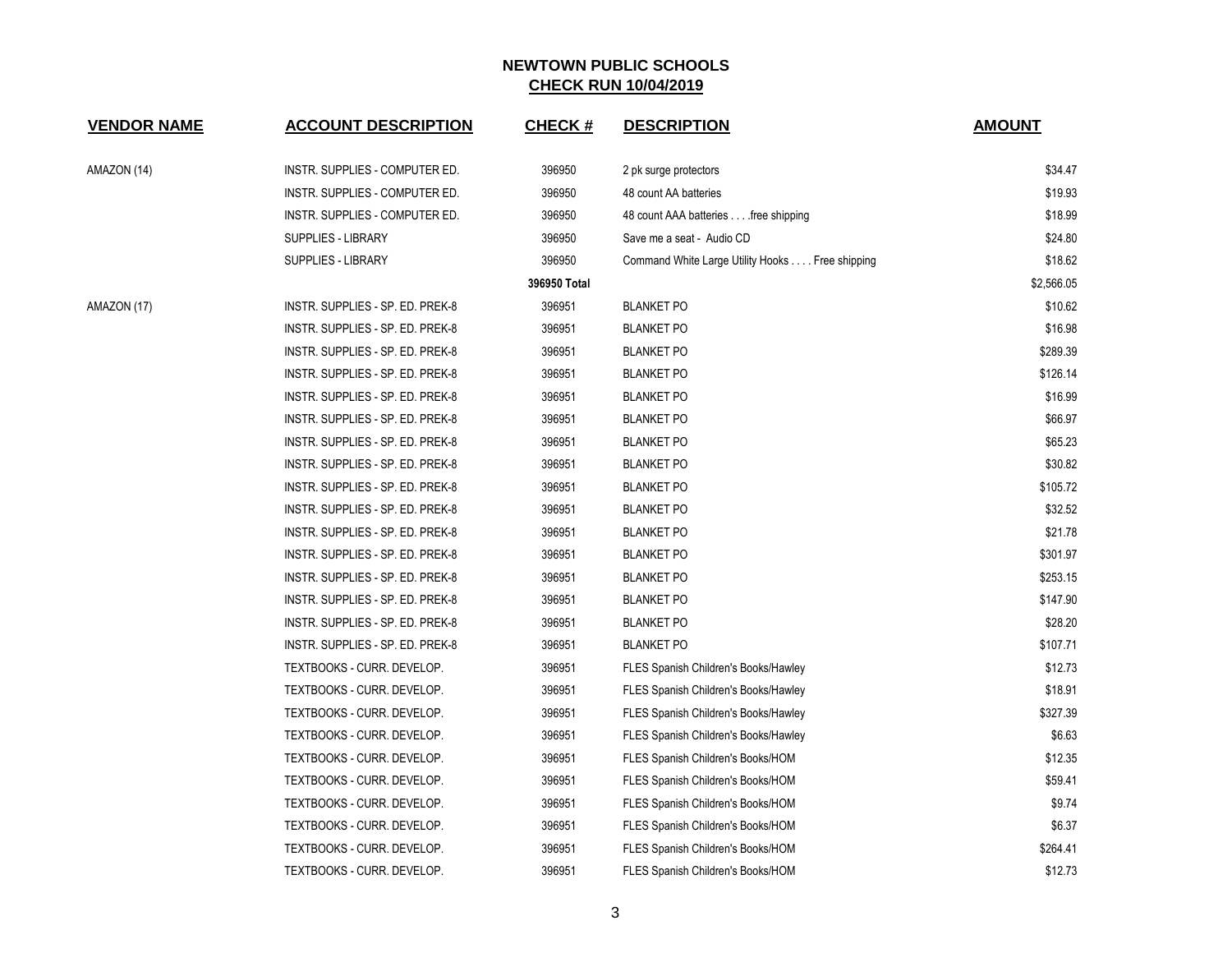| <b>VENDOR NAME</b> | <b>ACCOUNT DESCRIPTION</b>           | <b>CHECK#</b> | <b>DESCRIPTION</b>                                              | <b>AMOUNT</b> |
|--------------------|--------------------------------------|---------------|-----------------------------------------------------------------|---------------|
| AMAZON (17)        | TEXTBOOKS - CURR. DEVELOP.           | 396951        | FLES Spanish Childress Books/MG                                 | \$19.92       |
|                    | TEXTBOOKS - CURR. DEVELOP.           | 396951        | FLES Spanish Childress Books/MG                                 | \$317.10      |
|                    | TEXTBOOKS - CURR. DEVELOP.           | 396951        | FLES Spanish Childress Books/MG                                 | \$9.74        |
|                    | TEXTBOOKS - CURR. DEVELOP.           | 396951        | <b>FLES Spanish Childress Books/MG</b>                          | (\$6.37)      |
|                    | TEXTBOOKS - CURR. DEVELOP.           | 396951        | FLES Spanish Childress Books/MG                                 | \$12.74       |
|                    | TEXTBOOKS - CURR. DEVELOP.           | 396951        | FLES Spanish Childress Books/MG                                 | \$7.95        |
|                    | TEXTBOOKS - CURR. DEVELOP.           | 396951        | <b>FLES Spanish Children Books/SHS</b>                          | \$25.94       |
|                    | TEXTBOOKS - CURR. DEVELOP.           | 396951        | FLES Spanish Children Books/SHS                                 | \$302.67      |
|                    | TEXTBOOKS - CURR. DEVELOP.           | 396951        | FLES Spanish Children Books/SHS                                 | \$7.95        |
|                    | TEXTBOOKS - CURR. DEVELOP.           | 396951        | FLES Spanish Children Books/SHS                                 | (\$17.11)     |
|                    | TEXTBOOKS - CURR. DEVELOP.           | 396951        | FLES Spanish Children Books/SHS                                 | \$11.08       |
|                    | TEXTBOOKS - CURR. DEVELOP.           | 396951        | FLES Spanish Children Books/SHS                                 | \$8.50        |
|                    | TEXTBOOKS - CURR. DEVELOP.           | 396951        | FLES Spanish Children Books/SHS                                 | \$23.48       |
|                    | INSTR. SUPPLIES - CLASSROOM          | 396951        | Reading mats for grades 1&2 and label maker tape.               | \$3.41        |
|                    | INSTR. SUPPLIES - CLASSROOM          | 396951        | Reading mats for grades 1&2 and label maker tape.               | \$170.10      |
|                    | INSTR. SUPPLIES - CLASSROOM          | 396951        | Reading mats for grades 1&2 and label maker tape.               | \$42.48       |
|                    | INSTR. SUPPLIES - CLASSROOM          | 396951        | see attached: 5 subject notebooks, hand sanitizer               | \$25.90       |
|                    | INSTR. SUPPLIES - CLASSROOM          | 396951        | shipping                                                        | \$1.64        |
|                    | INSTR. SUPPLIES - CLASSROOM          | 396951        | see attached: 5 subject notebooks, hand sanitizer               | \$39.49       |
|                    | INSTR. SUPPLIES - CLASSROOM          | 396951        | shipping                                                        | \$2.51        |
|                    |                                      | 396951 Total  |                                                                 | \$3,361.88    |
| AMAZON (9)         | INSTR. SUPPLIES - CLASSROOM          | 396952        | <b>YEARBOOK</b>                                                 | \$29.88       |
|                    | INSTR. SUPPLIES - CLASSROOM          | 396952        | <b>TECH TEAM</b>                                                | \$50.51       |
|                    | INSTR. SUPPLIES - CLASSROOM          | 396952        | <b>TECH CLUB</b>                                                | \$87.90       |
|                    | INSTR. SUPPLIES - CLASSROOM          | 396952        | <b>YEARBOOK</b>                                                 | \$12.99       |
|                    | INSTR. SUPPLIES - MUSIC              | 396952        | X-ACTO High Volume Commercial Electric Pencil Sharpener         | \$35.45       |
|                    | INSTR. SUPPLIES - MUSIC              | 396952        | X-ACTO High Volume Commercial Electric Pencil Sharpener         | \$16.62       |
|                    | INSTR. SUPPLIES - MUSIC              | 396952        | X-ACTO High Volume Commercial Electric Pencil Sharpener         | \$328.30      |
|                    | INSTR. SUPPLIES - MUSIC              | 396952        | Mac Book Pro Charger - 85W 2 T-Tip Adapter Charger for Mac Book | \$78.83       |
|                    | INSTR. SUPPLIES - MUSIC              | 396952        | Mac Book Pro Charger - 85W 2 T-Tip Adapter Charger for Mac Book | \$54.97       |
|                    | INSTR. SUPPLIES - LIFE MAN./CULINARY | 396952        | Hamilton Beach (35035) Deep Fryer, With Basket,                 | \$29.97       |
|                    | INSTR. SUPPLIES - LIFE MAN./CULINARY | 396952        | Hamilton Beach (35035) Deep Fryer, With Basket                  | (\$57.90)     |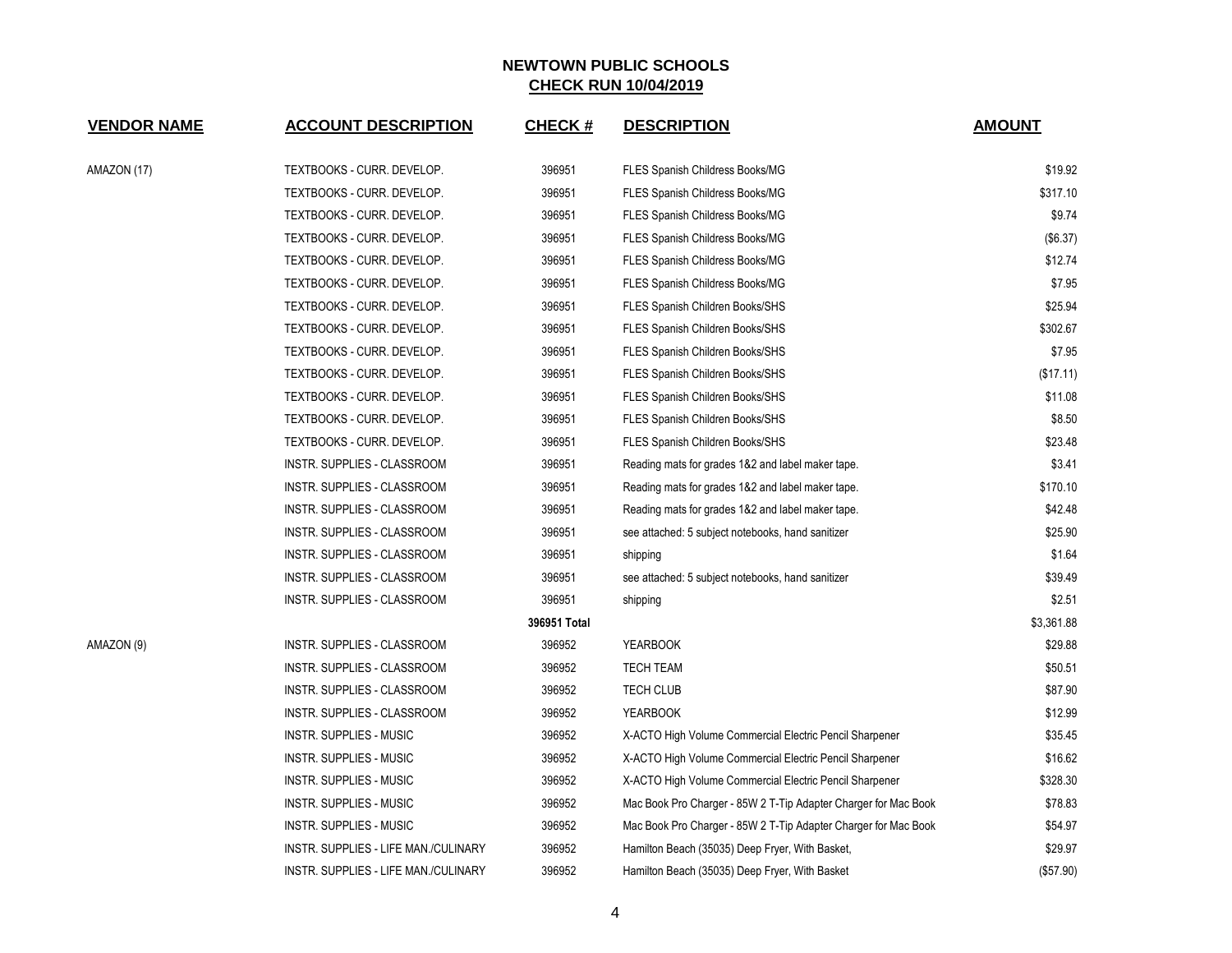| <b>VENDOR NAME</b> | <b>ACCOUNT DESCRIPTION</b>           | CHECK # | <b>DESCRIPTION</b>                                                 | <b>AMOUNT</b> |
|--------------------|--------------------------------------|---------|--------------------------------------------------------------------|---------------|
| AMAZON (9)         | INSTR. SUPPLIES - LIFE MAN./CULINARY | 396952  | Hamilton Beach (35035) Deep Fryer, With Basket, 4.5 Liter Oil Cap  | \$124.38      |
|                    | INSTR. SUPPLIES - LIFE MAN./CULINARY | 396952  | Hamilton Beach (35035) Deep Fryer, With Basket, 4.5 Liter Oil Cap  | \$282.67      |
|                    | REPAIRS - TECH ED.                   | 396952  | HP Compag L2206tm 21.5" LED Backlit Widescreen Touchscreen Monitor | \$72.71       |
|                    | REPAIRS - TECH ED.                   | 396952  | HP Compag L2206tm 21.5" LED Backlit Widescreen Touchscreen Monitor | \$116.98      |
|                    | INSTR. SUPPLIES - TECH ED.           | 396952  | USB C Charger, Nekteck 45W Type C Laptop Charger                   | \$3.95        |
|                    | INSTR. SUPPLIES - TECH ED.           | 396952  | USB C Charger, Nekteck 45W Type C Laptop Charger                   | \$61.03       |
|                    | INSTR. SUPPLIES - TECH ED.           | 396952  | USB C Charger, Nekteck 45W Type C Laptop Charger                   | \$245.00      |
|                    | INSTR. SUPPLIES - TECH ED.           | 396952  | USB C Charger, Nekteck 45W Type C Laptop Charger                   | \$27.86       |
|                    | INSTR. SUPPLIES - TECH ED.           | 396952  | USB C Charger, Nekteck 45W Type C Laptop Charger                   | \$43.43       |
|                    | INSTR. SUPPLIES - TECH ED.           | 396952  | USB C Charger, Nekteck 45W Type C Laptop Charger                   | \$25.97       |
|                    | INSTR. SUPPLIES - TECH ED.           | 396952  | USB C Charger, Nekteck 45W Type C Laptop Charger                   | \$292.00      |
|                    | <b>INSTR. SUPPLIES - SPORTS</b>      | 396952  | AMOUNT FOR AMAZON PURCHASES                                        | \$223.84      |
|                    | REPAIRS - TECH ED.                   | 396952  | CAMERA REPLACEMENT BATTERIES                                       | \$299.94      |
|                    | REPAIRS - TECH ED.                   | 396952  | CAMERA REPLACEMENT BATTERIES                                       | \$91.97       |
|                    | INSTR. SUPPLIES - TECH ED.           | 396952  | Canon EOS 6D Mark II DSLR Camera (Body) - Deal Expo Bundle         | \$1,249.99    |
|                    | INSTR. SUPPLIES - TECH ED.           | 396952  | Canon EOS 6D Mark II DSLR Camera (Body) - Deal Expo Bundle         | \$195.30      |
|                    | INSTR. SUPPLIES - TECH ED.           | 396952  | Canon EOS 6D Mark II DSLR Camera (Body) - Deal Expo Bundle         | \$50.00       |
|                    | INSTR. SUPPLIES - TECH ED.           | 396952  | Canon EOS 6D Mark II DSLR Camera (Body) - Deal Expo Bundle         | \$107.23      |
|                    | INSTR. SUPPLIES - MUSIC              | 396952  | Bestten 8 Outlet Metal Power Strip, Heavy Duty Design              | \$202.93      |
|                    | INSTR. SUPPLIES - MUSIC              | 396952  | Bestten 8 Outlet Metal Power Strip, Heavy Duty Design              | (\$29.66)     |
|                    | INSTR. SUPPLIES - MUSIC              | 396952  | Bestten 8 Outlet Metal Power Strip, Heavy Duty Design              | \$234.76      |
|                    | INSTR. SUPPLIES - TECH ED.           | 396952  | Tamron AF 28-75mm f/2.8 SP XR Di LD Aspherical (IF)                | \$209.99      |
|                    | INSTR. SUPPLIES - TECH ED.           | 396952  | Tamron AF 28-75mm f/2.8 SP XR Di LD Aspherical (IF)                | \$40.98       |
|                    | INSTR. SUPPLIES - TECH ED.           | 396952  | Tamron AF 28-75mm f/2.8 SP XR Di LD Aspherical (IF)                | \$60.80       |
|                    | INSTR. SUPPLIES - SCIENCE            | 396952  | Rubbing Alcohol, clicker, pens wipes                               | \$70.48       |
|                    | <b>INSTR. SUPPLIES - SCIENCE</b>     | 396952  | Rubbing Alcohol, clicker, pens wipes                               | \$27.39       |
|                    | INSTR. SUPPLIES - T.A.P.             | 396952  | Sharpie 1949558 Color Burst Permanent Markers, Ultra Fine Point    | \$65.41       |
|                    | INSTR. SUPPLIES - WORLD LANG.        | 396952  | Party plates and 60-pack glue sticks. No shipping.                 | \$40.99       |
|                    | INSTR. SUPPLIES - LIFE MAN./CULINARY | 396952  | Blank White 1 x 2 Inch Dissolvable Labels for Food Rotation        | \$75.33       |
|                    | INSTR. SUPPLIES - LIFE MAN./CULINARY | 396952  | Blank White 1 x 2 Inch Dissolvable Labels for Food Rotation        | \$155.00      |
|                    | INSTR. SUPPLIES - TECH ED.           | 396952  | Magnetic Dry Erase White Board for Fridge 29x21 inch               | \$53.99       |
|                    | <b>INSTR. SUPPLIES - MUSIC</b>       | 396952  | <b>MUSIC STANDS</b>                                                | \$709.92      |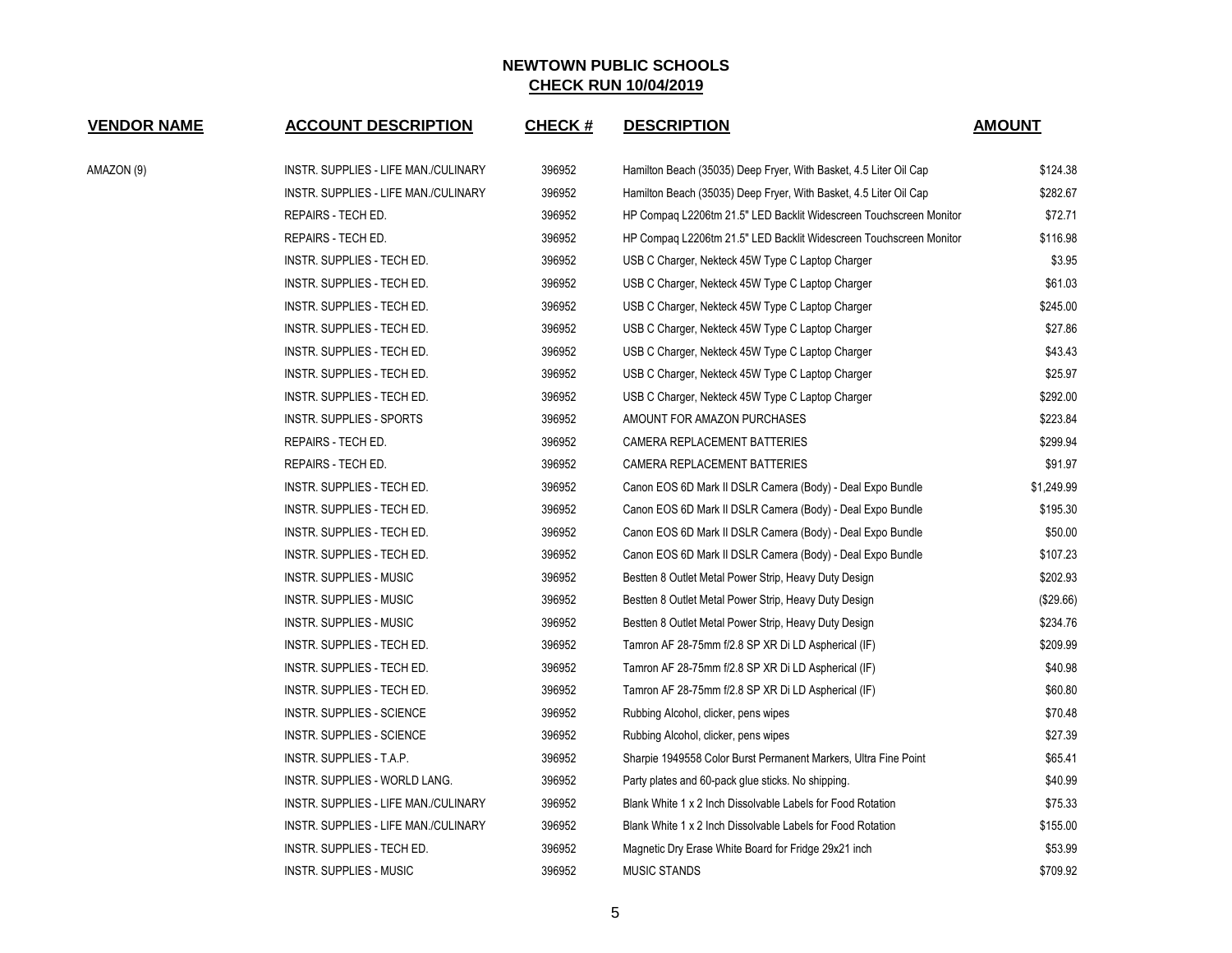| <b>VENDOR NAME</b>         | <b>ACCOUNT DESCRIPTION</b>       | <b>CHECK#</b> | <b>DESCRIPTION</b>                                                     | <b>AMOUNT</b> |
|----------------------------|----------------------------------|---------------|------------------------------------------------------------------------|---------------|
| AMAZON (9)                 | <b>INSTR. SUPPLIES - ENGLISH</b> | 396952        | <b>Rear Window DVD</b>                                                 | \$9.99        |
|                            | OFF. SUPPLIES - ADMIN.           | 396952        | <b>SUPPLIES</b>                                                        | \$29.96       |
|                            | OFF. SUPPLIES - ADMIN.           | 396952        | <b>SUPPLIES</b>                                                        | \$18.78       |
|                            | OFF. SUPPLIES - ADMIN.           | 396952        | <b>SUPPLIES</b>                                                        | \$57.56       |
|                            | OFF. SUPPLIES - ADMIN.           | 396952        | <b>SUPPLIES</b>                                                        | \$34.99       |
|                            | OFF. SUPPLIES - ADMIN.           | 396952        | <b>SUPPLIES</b>                                                        | \$70.47       |
|                            | OFF. SUPPLIES - ADMIN.           | 396952        | <b>SUPPLIES</b>                                                        | (\$109.98)    |
|                            | OFF. SUPPLIES - ADMIN.           | 396952        | <b>SUPPLIES</b>                                                        | \$159.99      |
|                            |                                  | 396952 Total  |                                                                        | \$6,371.84    |
| AMB, LOLA                  | INSTR. SUPPLIES - SP. ED. PREK-8 | 396953        | <b>STUDENT REINFORCES</b>                                              | \$47.96       |
|                            |                                  | 396953 Total  |                                                                        | \$47.96       |
| ANTHEM BLUE CROSS AN       | P/R - VOLUNTARY VISION INS.      | 396954        | ANTHEM OCT 2019                                                        | \$1,210.42    |
|                            |                                  | 396954 Total  |                                                                        | \$1,210.42    |
| ANTHEM SPORTS, LLC         | <b>INSTR. SUPPLIES - SPORTS</b>  | 396955        | Ref.Quote# 55390 Football Goal Post Pads - Set of 2                    | \$1,004.95    |
|                            |                                  | 396955 Total  |                                                                        | \$1,004.95    |
| APPERSON INC               | INSTR. SUPPLIES - CLASSROOM      | 396956        | ScanTron sheets, Item 27800                                            | \$225.00      |
| APPERSON INC               | INSTR. SUPPLIES - CLASSROOM      | 396956        | ink for scantron                                                       | \$30.50       |
|                            | INSTR. SUPPLIES - CLASSROOM      | 396956        | shipping                                                               | \$19.61       |
|                            |                                  | 396956 Total  |                                                                        | \$275.11      |
| ARROW LINE PAINTING LLC    | <b>B&amp;G CONTRACTED SERV.</b>  | 396957        | PARKING LOT PAINTING - ALL SCHOOLS 2019-2020                           | \$1,260.00    |
|                            |                                  | 396957 Total  |                                                                        | \$1,260.00    |
| AYOUB, CHRISTINA           | STAFF TRAVEL - SP. ED. PREK-8    | 396958        | TRAVEL AUG - SEPT 2019                                                 | \$40.60       |
|                            |                                  | 396958 Total  |                                                                        | \$40.60       |
| B & H PHOTO-VIDEO-PRO AUD  | <b>SUPPLIES - LIBRARY</b>        | 396959        | Liberty AV Solutions 15 ft tabletop HDMI, VGA and Audio hybrid cables. | \$90.58       |
|                            |                                  | 396959 Total  |                                                                        | \$90.58       |
| <b>BLICK ART MATERIALS</b> | <b>INSTR. SUPPLIES - ART</b>     | 396960        | Classroom supplies Art Free shipping                                   | \$200.16      |
|                            | <b>INSTR. SUPPLIES - ART</b>     | 396960        | Classroom supplies Art Free shipping                                   | (\$200.16)    |
|                            | <b>INSTR. SUPPLIES - ART</b>     | 396960        | Classroom supplies Art Free shipping                                   | \$344.50      |
|                            |                                  | 396960 Total  |                                                                        | \$344.50      |
| <b>BROCKETT, EUGENIA</b>   | STAFF TRAVEL - PUPIL SERV.       | 396961        | TRAVEL AUG - SEPT 2019                                                 | \$89.20       |
|                            |                                  | 396961 Total  |                                                                        | \$89.20       |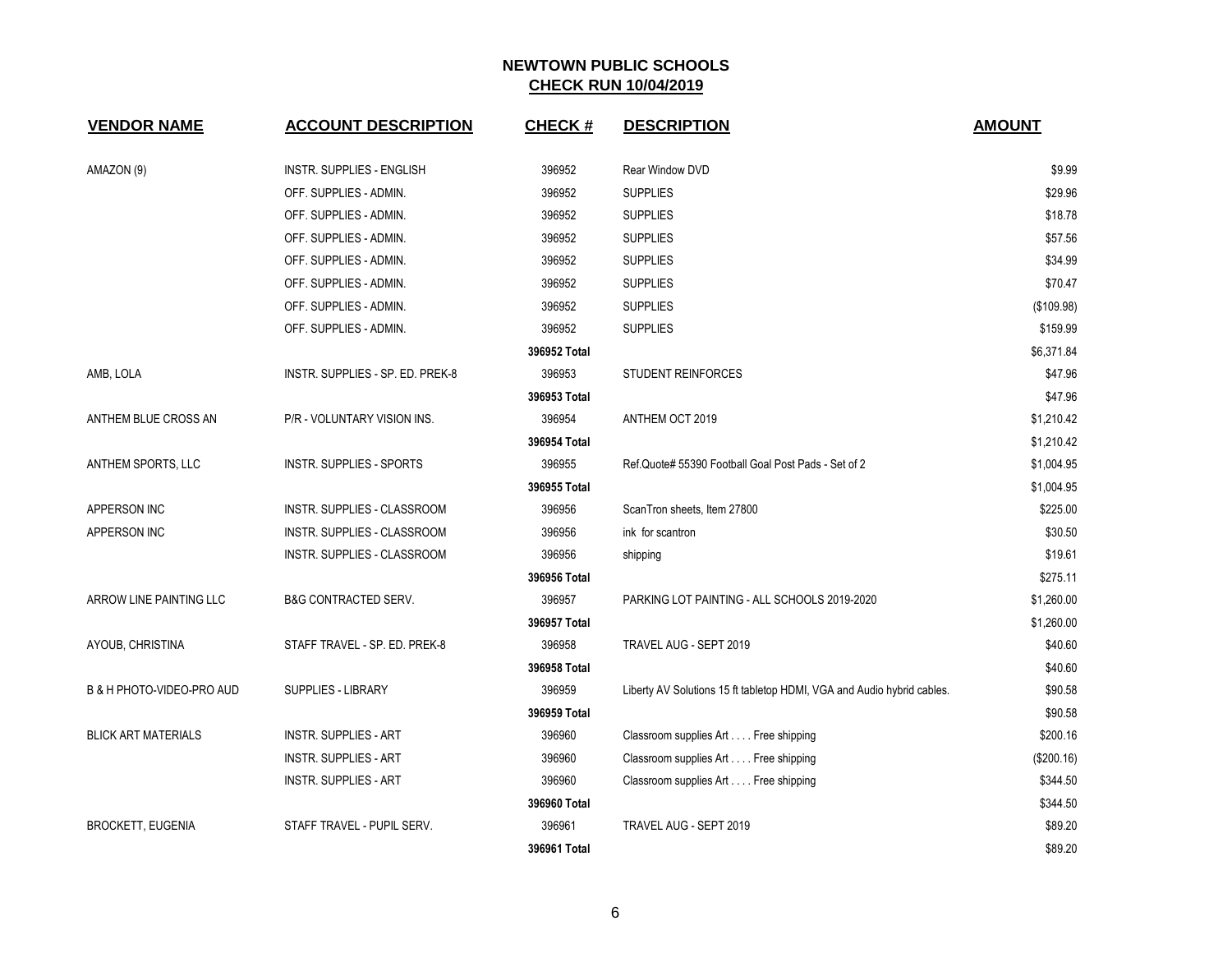| <b>VENDOR NAME</b>               | <b>ACCOUNT DESCRIPTION</b>       | <b>CHECK#</b> | <b>DESCRIPTION</b>                                      | <b>AMOUNT</b> |
|----------------------------------|----------------------------------|---------------|---------------------------------------------------------|---------------|
| CALO, ALEXA                      | STAFF TRAIN. - STAFF DEVELOP.    | 396962        | <b>FUNDATIONS TRAINING</b>                              | \$289.00      |
|                                  | STAFF TRAVEL - STAFF DEVELOP.    | 396962        | <b>TRAVEL FUNDATIONS TRAINING</b>                       | \$104.98      |
|                                  |                                  | 396962 Total  |                                                         | \$393.98      |
| <b>CALVERT SAFE &amp; LOCK</b>   | <b>B&amp;G SUPPLIES - MAINT.</b> | 396963        | MISC. LOCKER PARTS / KEYS - MAINT SUPPLIES              | \$1,592.76    |
|                                  |                                  | 396963 Total  |                                                         | \$1,592.76    |
| CANFIELD, CHRISTIAN              | INSTR. SUPPLIES - SCIENCE        | 396964        | <b>MYNETICS RUB</b>                                     | \$11.88       |
|                                  |                                  | 396964 Total  |                                                         | \$11.88       |
| CARPIONATO, CAREN                | STAFF TRAIN. - STAFF DEVELOP.    | 396965        | <b>FUNDATIONS TRAINING</b>                              | \$289.00      |
|                                  |                                  | 396965 Total  |                                                         | \$289.00      |
| CBS LLC                          | EQUIPMENT - INFO. TECH.          | 396966        | Epson Super Short Throw 680 with wall mount, wall plate | \$1,578.00    |
|                                  |                                  | 396966 Total  |                                                         | \$1,578.00    |
| CED                              | B&G SUPPLIES - MAINT.            | 396967        | CONNECTORS, RECEPTACLES, MISC ELECTRICAL SUPPLIES       | \$2,351.40    |
|                                  |                                  | 396967 Total  |                                                         | \$2,351.40    |
| <b>CHARTER COMMUNICATION</b>     | <b>TELEPHONE &amp; CABLE</b>     | 396968        | SERV 2019/19                                            | \$3,193.55    |
|                                  |                                  | 396968 Total  |                                                         | \$3,193.55    |
|                                  | INSTR. SUPPLIES - TECH ED.       | 396969        | CABLE TV SUBSCRIPTION                                   | \$7.89        |
|                                  |                                  | 396969 Total  |                                                         | \$7.89        |
| <b>CONN CUSTOM AQUATICS LLC</b>  | EMERGENCY REPAIRS - H.S.         | 396970        | PIPE LEAK REPAIR - NHS POOL                             | \$1,155.16    |
|                                  |                                  | 396970 Total  |                                                         | \$1,155.16    |
| CONNEC-TO-TALK                   | PROF. SERV. - PSYCH/MED. EVAL.   | 396971        | REISSUE CHECK 395910                                    | \$1,043.20    |
|                                  |                                  | 396971 Total  |                                                         | \$1,043.20    |
| CONNORS, JENNA                   | STAFF TRAIN. - ADMIN.            | 396972        | ASCD LEADERSHIP CONF                                    | \$549.00      |
|                                  |                                  | 396972 Total  |                                                         | \$549.00      |
| <b>CREATIVE FINANCIAL STAFFI</b> | <b>EXTRA WORK - DISTRICT</b>     | 396973        | STAFFING SERV FOR PAYROLL POSITION                      | \$1,260.00    |
|                                  |                                  | 396973 Total  |                                                         | \$1,260.00    |
| <b>CREC</b>                      | PROF. SERV. - SP/HEAR.           | 396974        | AUDIOLOGICAL SERVICES                                   | \$3,560.00    |
|                                  | PROF. SERV. - SP/HEAR.           | 396974        | AUDIOLOGICAL SERVICES                                   | \$1,764.00    |
|                                  | PROF. SERV. - SP/HEAR.           | 396974        | AUDIOLOGICAL SERVICES                                   | \$4,260.00    |
|                                  | PROF. SERV. - SP/HEAR.           | 396974        | AUDIOLOGICAL SERVICES                                   | \$3,560.00    |
|                                  | PROF. SERV. - SP/HEAR.           | 396974        | AUDIOLOGICAL SERVICES                                   | \$1,764.00    |
|                                  | PROF. SERV. - SP/HEAR.           | 396974        | AUDIOLOGICAL SERVICES                                   | \$1,764.00    |
|                                  | PROF. SERV. - SP/HEAR.           | 396974        | AUDIOLOGICAL SERVICES                                   | \$3,560.00    |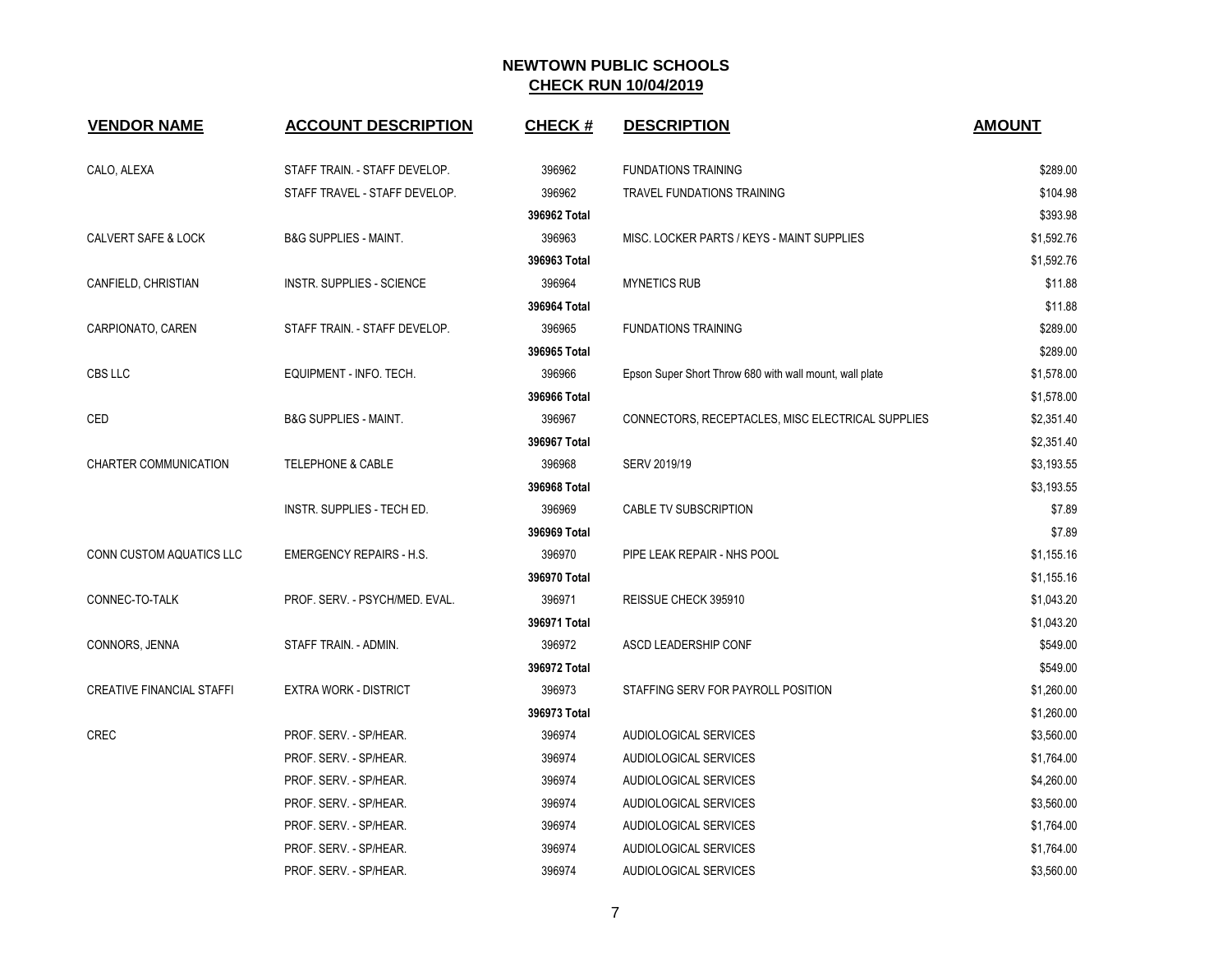| <b>VENDOR NAME</b>          | <b>ACCOUNT DESCRIPTION</b>      | <b>CHECK#</b> | <b>DESCRIPTION</b>                                        | <b>AMOUNT</b> |
|-----------------------------|---------------------------------|---------------|-----------------------------------------------------------|---------------|
| <b>CREC</b>                 | PROF. SERV. - SP/HEAR.          | 396974        | AUDIOLOGICAL SERVICES                                     | \$3,560.00    |
|                             | PROF. SERV. - SP/HEAR.          | 396974        | AUDIOLOGICAL SERVICES                                     | \$3,560.00    |
|                             | PROF. SERV. - SP/HEAR.          | 396974        | AUDIOLOGICAL SERVICES                                     | \$3,560.00    |
|                             | PROF. SERV. - SP/HEAR.          | 396974        | AUDIOLOGICAL SERVICES                                     | \$3,560.00    |
|                             | PROF. SERV. - SP/HEAR.          | 396974        | AUDIOLOGICAL SERVICES                                     | \$3,560.00    |
|                             | PROF. SERV. - SP/HEAR.          | 396974        | AUDIOLOGICAL SERVICES                                     | \$3,560.00    |
|                             |                                 | 396974 Total  |                                                           | \$41,592.00   |
| <b>CTAHPERD</b>             | STAFF TRAIN. - CLASSROOM        | 396975        | <b>CTAHPERD Fall Conference Registration</b>              | \$165.00      |
|                             | MEMBERSHIPS - CLASSROOM         | 396975        | Previous Member Renewal of yearly CTAHPERD Membership     | \$40.00       |
|                             |                                 | 396975 Total  |                                                           | \$205.00      |
| <b>DCS PROMOTIONS LLC</b>   | <b>SECURITY SUPPLIES</b>        | 396976        | 2 Fleece Vests, 3 Polo Shirts and 2 Ball Caps, Uniforms   | \$200.00      |
|                             |                                 | 396976 Total  |                                                           | \$200.00      |
| DEMCO INC.                  | SUPPLIES - LIBRARY              | 396977        | Bookmarks/stickers for RISLMC, Quote W925403800.          | \$123.75      |
|                             | <b>REPAIRS - LIBRARY</b>        | 396977        | Repair tape/laminate for books and magazines for RIS LMC  | \$123.42      |
|                             |                                 | 396977 Total  |                                                           | \$247.17      |
| DG DUSTLESS BLASTING        | <b>B&amp;G CONTRACTED SERV.</b> | 396978        | SAND BLAST STADIUM BLEACHERS - NHS                        | \$12,094.00   |
|                             |                                 | 396978 Total  |                                                           | \$12,094.00   |
| DISCOVERY EDUCATION         | CONTRACTED SERV. - LIBRARY      | 396979        | Renewal Discovery Education Streaming (K-8)               | \$1,600.00    |
|                             |                                 | 396979 Total  |                                                           | \$1,600.00    |
| <b>EBSCO SUBSCRIPTION S</b> | CONTRACTED SERV. - LIBRARY      | 396980        | Annual Subscriptions Acct#RB-F-72060-00                   | \$93.38       |
|                             |                                 | 396980 Total  |                                                           | \$93.38       |
| EDUCATIONAL THEATRE ASSOC   | MEMBERSHIPS - MUSIC             | 396981        | MEMBERSHIP RENEWAL                                        | \$100.00      |
|                             |                                 | 396981 Total  |                                                           | \$100.00      |
| EPLUS TECHNOLOGY, INC.      | EQUIPMENT - INFO. TECH.         | 396982        | 6 Switches, transceivers, cables, modules, power supplies | \$59.76       |
|                             |                                 | 396982 Total  |                                                           | \$59.76       |
| <b>ESPITEE, KRISTEN</b>     | STAFF TRAVEL - SP. ED. PREK-8   | 396983        | TRAVEL SEPT 2019                                          | \$100.80      |
|                             |                                 | 396983 Total  |                                                           | \$100.80      |
| <b>EXPRESS KITCHENS</b>     | B. & G. IMPROVE - HOM.          | 396984        | CABINET/COUNTERTOP INSTALL NURSES OFFICE                  | \$3,701.60    |
|                             |                                 | 396984 Total  |                                                           | \$3,701.60    |
| FOLLETT SCHOOL SOLUTIONS    | SUPPLIES - LIBRARY              | 396985        | AV Materials - See attached order                         | \$592.03      |
|                             | <b>SUPPLIES - LIBRARY</b>       | 396985        | AV Materials - See attached order                         | \$27.34       |
|                             |                                 | 396985 Total  |                                                           | \$619.37      |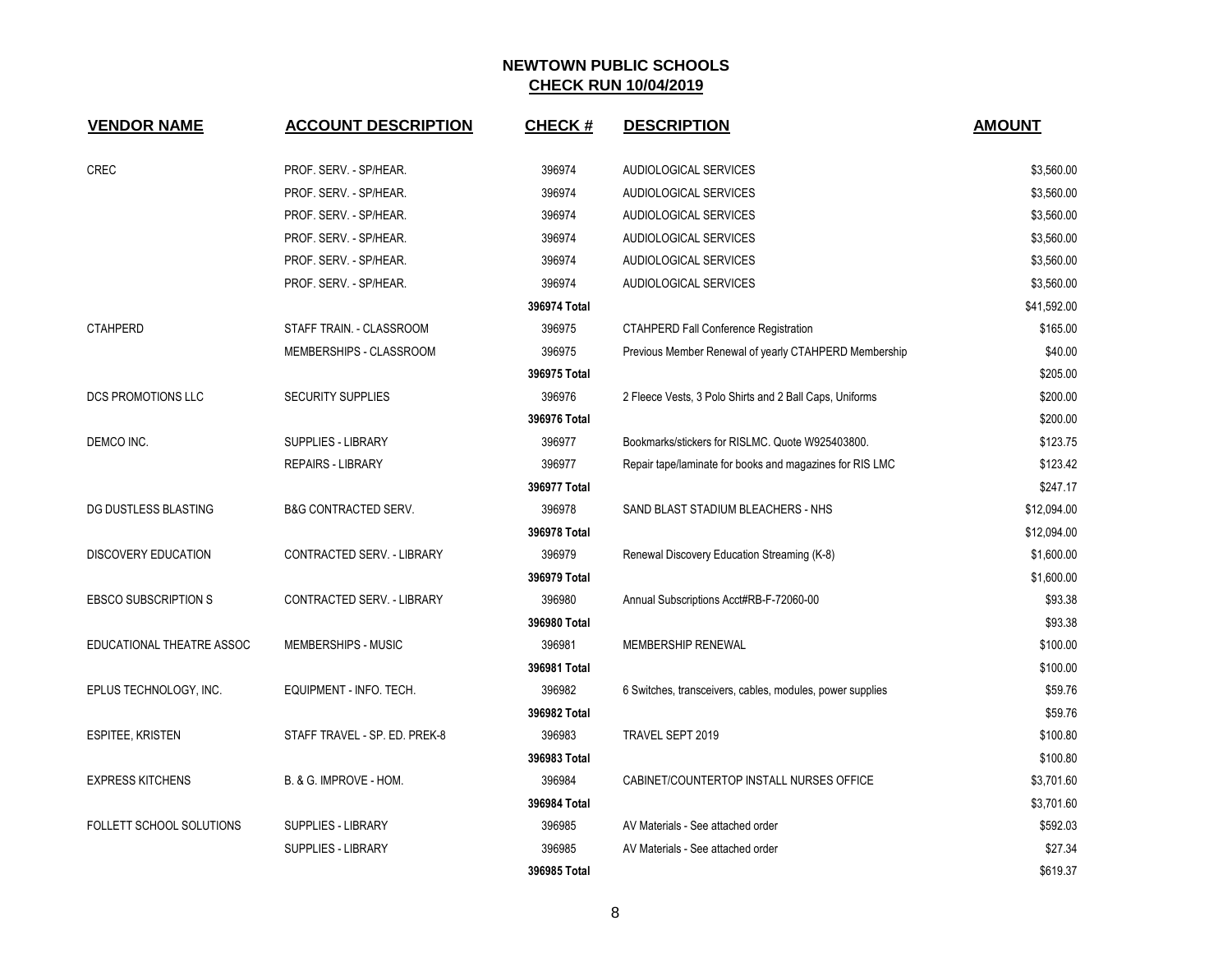| <b>VENDOR NAME</b>               | <b>ACCOUNT DESCRIPTION</b>        | <b>CHECK#</b> | <b>DESCRIPTION</b>                                | <b>AMOUNT</b> |
|----------------------------------|-----------------------------------|---------------|---------------------------------------------------|---------------|
| <b>FOLLETT SCHOOL SOLUTIONS</b>  | <b>SUPPLIES - LIBRARY</b>         | 396986        | Library Book Polythermal Barcodes for NMS Library | \$100.66      |
|                                  |                                   | 396986 Total  |                                                   | \$100.66      |
| FONCK, DIANE                     | STAFF TRAVEL - PUPIL SERV.        | 396987        | TRAVEL SEPT 2019                                  | \$61.71       |
|                                  |                                   | 396987 Total  |                                                   | \$61.71       |
| <b>FRANKLIN GROUP FOR PSYCHO</b> | PROF. SERV. - PSYCH/MED. EVAL.    | 396988        | PROF. SERV. - PSYCH/MED. EVAL.                    | \$4,700.00    |
|                                  |                                   | 396988 Total  |                                                   | \$4,700.00    |
| <b>GIMKIT LLC</b>                | INSTR. SUPPLIES - WORLD LANG.     | 396989        | Gimkit Pro subscription. No shipping.             | \$299.94      |
|                                  |                                   | 396989 Total  |                                                   | \$299.94      |
| GLYNN, MEGHAN                    | STAFF TRAVEL - SP. ED. PREK-8     | 396990        | TRAVEL SEPT 2019                                  | \$23.03       |
|                                  |                                   | 396990 Total  |                                                   | \$23.03       |
| GOLDIE AND LIBRO MUSIC CE        | <b>REPAIRS - MUSIC</b>            | 396991        | <b>INSTRUMENT REPAIRS</b>                         | \$275.00      |
|                                  | <b>REPAIRS - MUSIC</b>            | 396991        | <b>INSTRUMENT REPAIRS</b>                         | \$245.00      |
|                                  |                                   | 396991 Total  |                                                   | \$520.00      |
| <b>GRAINGER</b>                  | INSTR. SUPPLIES - TECH ED.        | 396992        | <b>AUTO PARTS</b>                                 | \$118.75      |
|                                  |                                   | 396992 Total  |                                                   | \$118.75      |
| <b>GRAMOLINI, KATHY</b>          | STAFF TRAIN. - STAFF DEVELOP.     | 396993        | <b>FUNDATIONS TRAINING</b>                        | \$289.00      |
|                                  |                                   | 396993 Total  |                                                   | \$289.00      |
| <b>GRAYSON, PAULA</b>            | STAFF TRAVEL - PUPIL SERV.        | 396994        | TRAVEL SEPT 2019                                  | \$57.19       |
|                                  |                                   | 396994 Total  |                                                   | \$57.19       |
| HALL, MAUREEN                    | STAFF TRAVEL - PUPIL SERV.        | 396995        | TRAVEL 08/19 - 09/27/19                           | \$79.69       |
|                                  |                                   | 396995 Total  |                                                   | \$79.69       |
| HARTFORD HEALTHCARE              | TUITION - OUT-OF-DISTRICT         | 396996        | TUITION - OUT-OF-DISTRICT                         | \$200.00      |
|                                  |                                   | 396996 Total  |                                                   | \$200.00      |
| HIRUO, AMY                       | STAFF TRAIN. - CLASSROOM          | 396997        | <b>ASCD CONF</b>                                  | \$549.00      |
|                                  |                                   | 396997 Total  |                                                   | \$549.00      |
| <b>HOCON GAS OF DANBURY</b>      | FUEL FOR VEHICLES - TRANS.        | 396998        | PROPANE 1733.2 UNITS                              | \$1,864.75    |
|                                  | <b>FUEL FOR VEHICLES - TRANS.</b> | 396998        | PROPANE 1703.5 UNITS                              | \$1,832.80    |
|                                  | FUEL FOR VEHICLES - TRANS.        | 396998        | PROPANE 1612.3 UNITS                              | \$1,734.67    |
|                                  | FUEL FOR VEHICLES - TRANS.        | 396998        | PROPANE 201.2 UNITS                               | \$216.47      |
|                                  | <b>FUEL FOR VEHICLES - TRANS.</b> | 396998        | PROPANE 42.9 UNITS                                | \$46.16       |
|                                  | FUEL FOR VEHICLES - TRANS.        | 396998        | PROPANE 187.9 UNITS                               | \$202.16      |
|                                  | <b>FUEL FOR VEHICLES - TRANS.</b> | 396998        | PROPANE 214.5 UNITS                               | \$230.78      |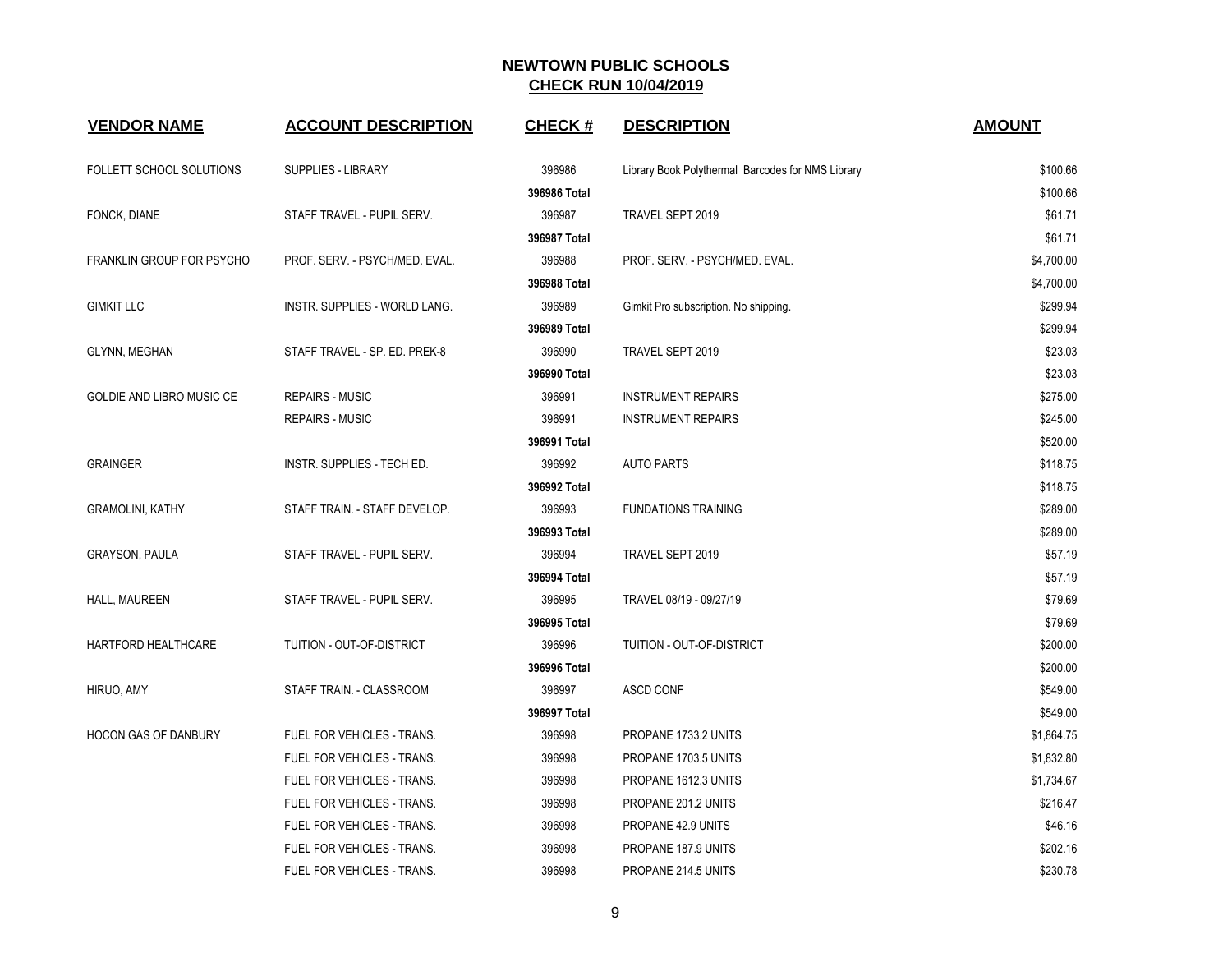| <b>VENDOR NAME</b>          | <b>ACCOUNT DESCRIPTION</b>        | <b>CHECK#</b> | <b>DESCRIPTION</b>                                  | <b>AMOUNT</b> |
|-----------------------------|-----------------------------------|---------------|-----------------------------------------------------|---------------|
| <b>HOCON GAS OF DANBURY</b> | FUEL FOR VEHICLES - TRANS.        | 396998        | PROPANE 690.8 UNITS                                 | \$743.23      |
|                             | FUEL FOR VEHICLES - TRANS.        | 396998        | PROPANE 1925.7 UNITS                                | \$2,071.86    |
|                             | FUEL FOR VEHICLES - TRANS.        | 396998        | PROPANE 147.8 UNITS                                 | \$159.02      |
|                             | FUEL FOR VEHICLES - TRANS.        | 396998        | PROPANE 91.7 UNITS                                  | \$98.66       |
|                             | FUEL FOR VEHICLES - TRANS.        | 396998        | PROPANE 156.1 UNITS                                 | \$167.95      |
|                             | FUEL FOR VEHICLES - TRANS.        | 396998        | PROPANE 33.4 UNITS                                  | \$35.94       |
|                             | FUEL FOR VEHICLES - TRANS.        | 396998        | PROPANE 18.5 UNITS                                  | \$19.90       |
|                             | FUEL FOR VEHICLES - TRANS.        | 396998        | PROPANE 37.4 UNITS                                  | \$40.24       |
|                             | FUEL FOR VEHICLES - TRANS.        | 396998        | PROPANE 186.1 UNITS                                 | \$200.22      |
|                             | FUEL FOR VEHICLES - TRANS.        | 396998        | PROPANE 122.6 UNITS                                 | \$131.91      |
|                             | FUEL FOR VEHICLES - TRANS.        | 396998        | PROPANE 245.0 UNITS                                 | \$263.60      |
|                             | FUEL FOR VEHICLES - TRANS.        | 396998        | PROPANE 13.7 UNI8TS                                 | \$14.74       |
|                             | FUEL FOR VEHICLES - TRANS.        | 396998        | PROPANE 1735.4 UNITS                                | \$1,867.12    |
|                             | FUEL FOR VEHICLES - TRANS.        | 396998        | PROPANE 57.4 UNITS                                  | \$61.76       |
|                             | FUEL FOR VEHICLES - TRANS.        | 396998        | PROPANE 182.5 UNITS                                 | \$196.35      |
|                             | <b>FUEL FOR VEHICLES - TRANS.</b> | 396998        | PROPANE 360.4 UNITS                                 | \$387.75      |
|                             |                                   | 396998 Total  |                                                     | \$12,588.04   |
| HOPE KING TEACHING RESOUR   | STAFF TRAIN. - CLASSROOM          | 396999        | Conference-Get Your Teaching On                     | \$391.00      |
|                             |                                   | 396999 Total  |                                                     | \$391.00      |
| HOPE KING TEACHING RESOUR   | STAFF TRAIN. - CLASSROOM          | 397000        | Conference-Get Your Teaching On                     | \$391.00      |
|                             |                                   | 397000 Total  |                                                     | \$391.00      |
| HUGH'S MECHANICAL EQUIPME   | <b>EMERGENCY REPAIRS - HOM.</b>   | 397001        | OIL SUPPLY LINE FROM TANK REPAIR NO HOT WATER - HOM | \$1,435.50    |
|                             |                                   | 397001 Total  |                                                     | \$1,435.50    |
| <b>IXL LEARNING</b>         | CONTRACTED SERV. - WORLD LANG.    | 397002        | One-year Quia educational online subscriptions      | \$693.00      |
|                             |                                   | 397002 Total  |                                                     | \$693.00      |
| J.C. MUSIC, LLC             | <b>INSTR. SUPPLIES - MUSIC</b>    | 397003        | Instructional supplies Music Free shipping          | \$846.90      |
|                             | <b>REPAIRS - MUSIC</b>            | 397003        | for repairs throughout the school year.             | \$87.20       |
|                             | <b>REPAIRS - MUSIC</b>            | 397003        | for repairs throughout the school year.             | \$383.00      |
|                             | <b>REPAIRS - MUSIC</b>            | 397003        | Various instrument repairs -                        | \$179.00      |
|                             |                                   | 397003 Total  |                                                     | \$1,496.10    |
| <b>JUNIOR LIBRARY GUILD</b> | CONTRACTED SERV. - LIBRARY        | 397004        | Order#2061447                                       | \$3,817.80    |
|                             |                                   | 397004 Total  |                                                     | \$3,817.80    |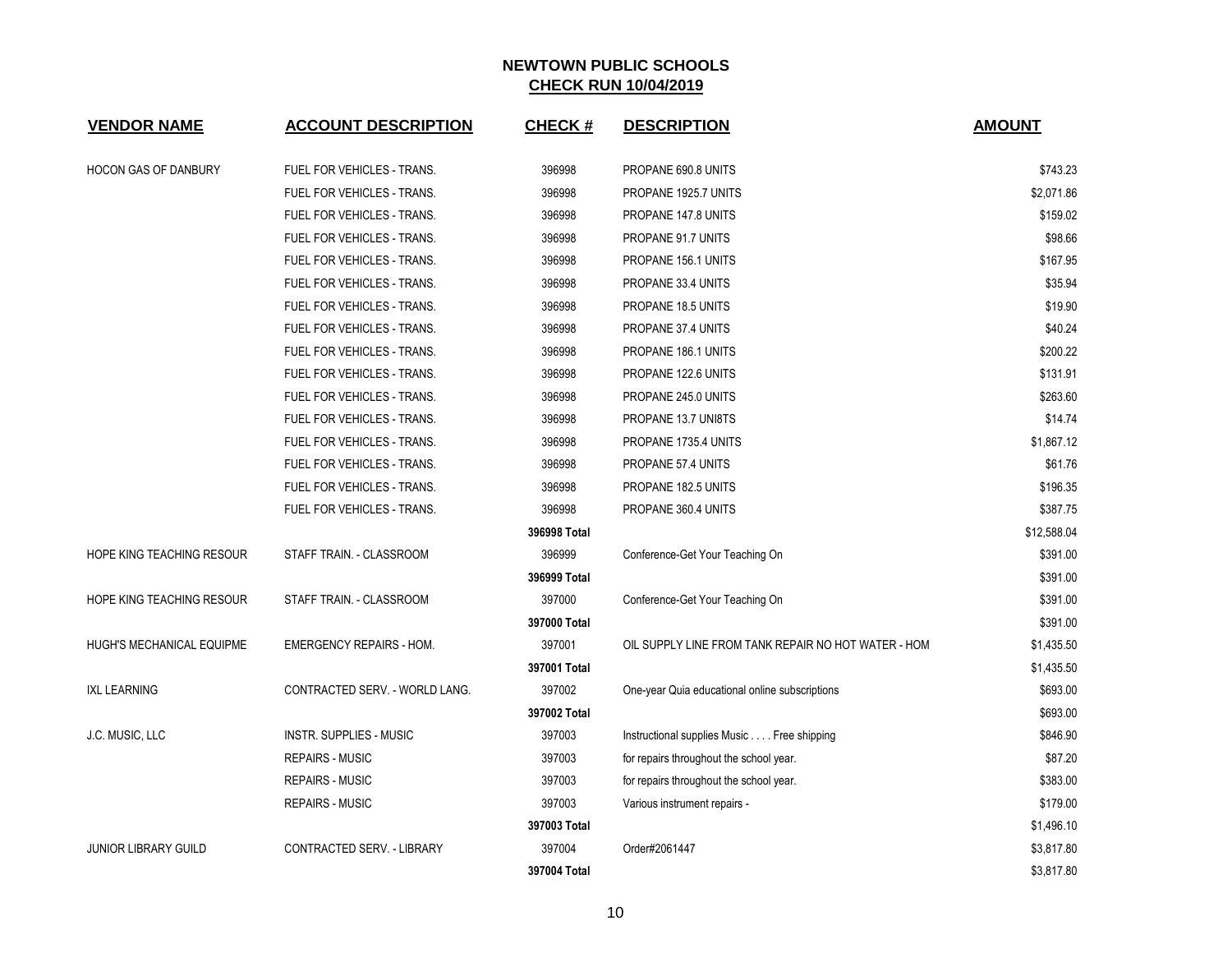| <b>VENDOR NAME</b>  | <b>ACCOUNT DESCRIPTION</b>     | <b>CHECK#</b>          | <b>DESCRIPTION</b>                                            | <b>AMOUNT</b>      |
|---------------------|--------------------------------|------------------------|---------------------------------------------------------------|--------------------|
|                     |                                |                        |                                                               |                    |
| <b>KRAPF, LISA</b>  | STAFF TRAVEL - BUS. SERV.      | 397005                 | <b>TRAVEL TRB TRAINING</b>                                    | \$55.22            |
|                     |                                | 397005 Total           |                                                               | \$55.22            |
| KUROSKI, THOMAS M.  | INSTR. SUPPLIES - SCIENCE      | 397006                 | SCIENCE SUPPLIES                                              | \$2.00             |
|                     | STAFF TRAIN. - STAFF DEVELOP.  | 397006 Total<br>397007 |                                                               | \$2.00<br>\$289.00 |
| LABONIA, TANYA      |                                | 397007 Total           | <b>FUNDATIONS TRAINING</b>                                    | \$289.00           |
| LARRACUENTE, CARLA  | STAFF TRAVEL - SP. ED. PREK-8  | 397008                 | TRAVEL SEPT 2019                                              | \$34.22            |
|                     |                                | 397008 Total           |                                                               | \$34.22            |
| <b>LCDA</b>         | MEMBERSHIPS - PUPIL SERV.      | 397009                 | <b>DUES</b>                                                   | \$720.00           |
|                     |                                | 397009 Total           |                                                               | \$720.00           |
| <b>LEARNING A-Z</b> | MEMBERSHIPS - WORLD LANG.      | 397010                 | Reading A-Z classroom renewal                                 | \$99.95            |
|                     | MEMBERSHIPS - WORLD LANG.      | 397010                 | Two additional Reading A-Z memberships                        | \$199.90           |
|                     |                                | 397010 Total           |                                                               | \$299.85           |
| LOMBARDO, CHERYL A. | INSTR. SUPPLIES - P.E.         | 397011                 | <b>BATTERIES</b>                                              | \$17.98            |
|                     |                                | 397011 Total           |                                                               | \$17.98            |
| LYE, RICK           | STAFF TRAVEL - CLASSROOM       | 397012                 | TRAVEL SEPT 2019                                              | \$84.56            |
|                     |                                | 397012 Total           |                                                               | \$84.56            |
| MARTINETTO, ANDREA  | STAFF TRAIN. - STAFF DEVELOP.  | 397013                 | <b>FUNDATIONS TRAINING</b>                                    | \$289.00           |
|                     |                                | 397013 Total           |                                                               | \$289.00           |
| MASON W.B. INC.     | OFF. SUPPLIES - BUS. SERV.     | 397014                 | <b>WATER 2019/20</b>                                          | (\$29.95)          |
|                     | OFF. SUPPLIES - BUS. SERV.     | 397014                 | <b>WATER 2019/20</b>                                          | \$29.95            |
|                     | OFF. SUPPLIES - BUS. SERV.     | 397014                 | <b>SUPPLIES 2019/20</b>                                       | \$44.06            |
|                     | OFF. SUPPLIES - BUS. SERV.     | 397014                 | COFFEE 2019/20                                                | \$11.99            |
|                     | OFF. SUPPLIES - BUS. SERV.     | 397014                 | COFFEE 2019/20                                                | \$61.45            |
|                     | OFF. SUPPLIES - BUS. SERV.     | 397014                 | <b>WATER 2019/20</b>                                          | \$29.95            |
|                     | <b>INSTR. SUPPLIES - MUSIC</b> | 397014                 | Music portion                                                 | \$2.42             |
|                     | INSTR. SUPPLIES - READING      | 397014                 | Reading Portion                                               | \$97.64            |
|                     | INSTR. SUPPLIES - CLASSROOM    | 397014                 | Cases of Copy Paper, 92 Brightness,                           | \$564.80           |
|                     | INSTR. SUPPLIES - CLASSROOM    | 397014                 | Squish Grip Scissors, Blunt, 5 inch, Assorted colors, 12/Pack | \$16.54            |
|                     | INSTR. SUPPLIES - CLASSROOM    | 397014                 | Squish Grip Scissors, Blunt, 5 inch, Assorted colors, 12/Pack | \$24.81            |
|                     | INSTR. SUPPLIES - CLASSROOM    | 397014                 | Dry Erase Eraser, Soft Pile, 5 1/8 x 1 1/4, Item #SAN81505    | \$12.10            |
|                     | INSTR. SUPPLIES - CLASSROOM    | 397014                 | Dry Erase Surface Cleaner, 8 oz. spray bottle, Item #SAN81803 | \$7.10             |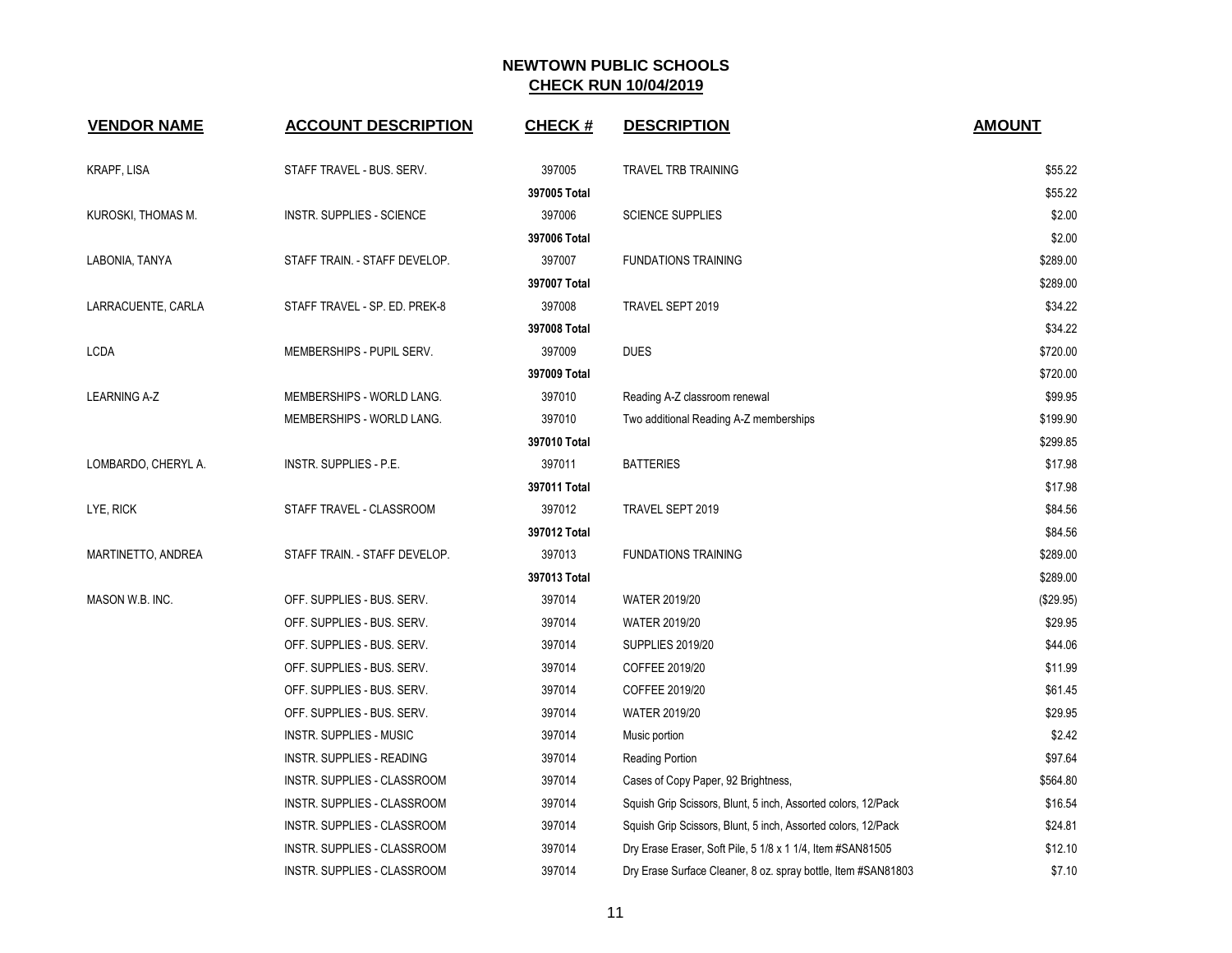| <b>VENDOR NAME</b>        | <b>ACCOUNT DESCRIPTION</b>         | <b>CHECK#</b> | <b>DESCRIPTION</b>                                                | <b>AMOUNT</b> |
|---------------------------|------------------------------------|---------------|-------------------------------------------------------------------|---------------|
| MASON W.B. INC.           | INSTR. SUPPLIES - CLASSROOM        | 397014        | Ticonderoga Beginners Wood Pencil w/Eraser, HB #2, Yellow         | \$23.30       |
|                           | INSTR. SUPPLIES - CLASSROOM        | 397014        | Value Line Stainless Steel Shears, Black, 8 inches long,          | \$13.00       |
|                           | INSTR. SUPPLIES - CLASSROOM        | 397014        | Ticonderoga Wood case Pencil, HB #2, Yellow, Dozen                | \$222.00      |
|                           | INSTR. SUPPLIES - CLASSROOM        | 397014        | Washable All Purpose School Glue Sticks, Clear, 60/Box            | \$317.70      |
|                           | INSTR. SUPPLIES - CLASSROOM        | 397014        | Pink Pearl Eraser, Medium, 24/Box, Item #PAP70520,                | \$19.74       |
|                           | INSTR. SUPPLIES - CLASSROOM        | 397014        | Classic Color Pack Crayons, Tuck Box, 24/Box                      | \$61.50       |
|                           | INSTR. SUPPLIES - CLASSROOM        | 397014        | Classic Color Pack Crayons, Tuck Box, 8 Colors/Box                | \$37.00       |
|                           | INSTR. SUPPLIES - CLASSROOM        | 397014        | Large Crayons, Tuck Box, 8 Colors/Box,                            | \$52.80       |
|                           | <b>INSTR. SUPPLIES - CLASSROOM</b> | 397014        | Colored Pencil Sets. Item #LMK63024                               | \$4.10        |
|                           | INSTR. SUPPLIES - CLASSROOM        | 397014        | Arrowhead Eraser Caps, 144/Box, Item #PAP73015                    | \$82.25       |
|                           | INSTR. SUPPLIES - CLASSROOM        | 397014        | Pink Pearl Eraser, Medium, 24/Box, Item #PAP70520                 | \$71.26       |
|                           | INSTR. SUPPLIES - CLASSROOM        | 397014        | Misc. Kindergarten classroom supplies including: watercolor paint | (\$25.58)     |
|                           | INSTR. SUPPLIES - CLASSROOM        | 397014        | For supplies as needed.                                           | \$374.82      |
|                           | INSTR. SUPPLIES - CLASSROOM        | 397014        | For supplies as needed.                                           | \$340.89      |
|                           | OTHER SUPPLIES - STAFF DEVELOP.    | 397014        | Water, Responsive Classroom Supplies                              | \$158.40      |
|                           | OFF. SUPPLIES - ADMIN.             | 397014        | <b>COPY PAPER</b>                                                 | \$256.99      |
|                           |                                    | 397014 Total  |                                                                   | \$2,883.03    |
| MASSETT, MELISSA          | STAFF TRAIN. - STAFF DEVELOP.      | 397015        | <b>FUNDATIONS TRAINING</b>                                        | \$289.00      |
|                           |                                    | 397015 Total  |                                                                   | \$289.00      |
| <b>MORETTI, CHRIS</b>     | STAFF TRAIN. - ADMIN.              | 397016        | <b>LEADERSHIP LUNCH</b>                                           | \$30.16       |
|                           |                                    | 397016 Total  |                                                                   | \$30.16       |
| <b>NASCO</b>              | <b>INSTR. SUPPLIES - SCIENCE</b>   | 397017        | Stick to Science SquaresItem SB53071 FREE SHIPPING                | \$67.84       |
|                           |                                    | 397017 Total  |                                                                   | \$67.84       |
| NATIONAL GEOGRAPHIC GEOBE | INSTR. SUPPLIES - CLASSROOM        | 397018        | Registration for the 2020 National Geographic GeoBeo              | \$120.00      |
|                           |                                    | 397018 Total  |                                                                   | \$120.00      |
| <b>NCLAB</b>              | INSTR. SUPPLIES - COMPUTER ED.     | 397019        | NC Lab Annual All courses classroom license per attached quote    | \$900.00      |
|                           |                                    | 397019 Total  |                                                                   | \$900.00      |
| <b>NCS PEARSON INC.</b>   | INSTR. SUPPLIES - PSYCH.           | 397020        | WPPSI-IV RESPONSE BOOKLET 1 AND 2 ITEM 0158985095                 | \$186.50      |
|                           | INSTR. SUPPLIES - PSYCH.           | 397020        | <b>SHIPPING</b>                                                   | \$11.20       |
|                           |                                    | 397020 Total  |                                                                   | \$197.70      |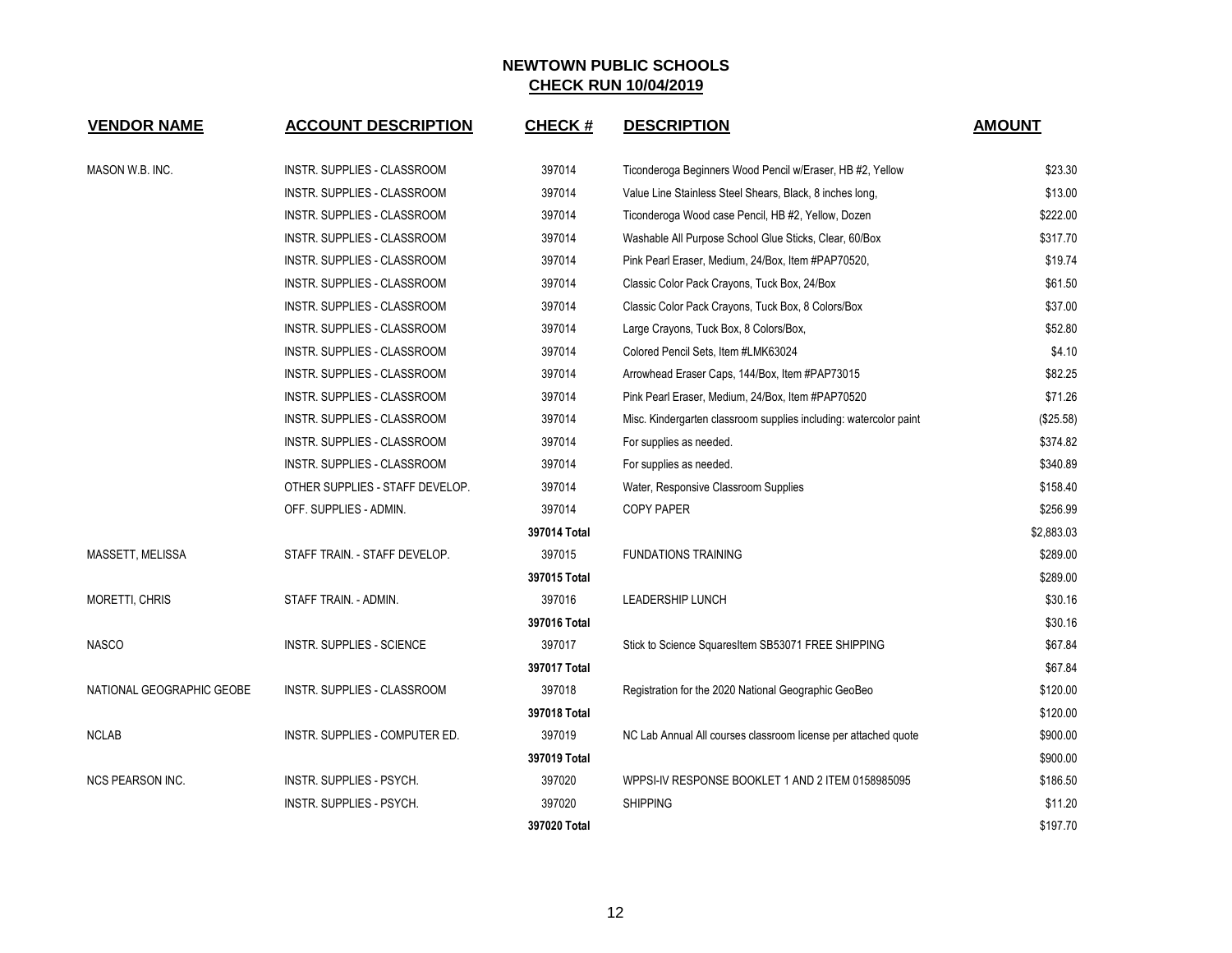| <b>VENDOR NAME</b>     | <b>ACCOUNT DESCRIPTION</b>       | <b>CHECK#</b> | <b>DESCRIPTION</b>                                                | <b>AMOUNT</b> |
|------------------------|----------------------------------|---------------|-------------------------------------------------------------------|---------------|
| NEWTOWN COLOR CENTER   | B&G SUPPLIES - MAINT.            | 397021        | PAINT / PAINT ROLLERS - MAINT SUPPLIES                            | \$213.92      |
|                        | <b>B&amp;G SUPPLIES - MAINT.</b> | 397021        | PAINT / PAINT ROLLERS - MAINT SUPPLIES                            | \$45.99       |
|                        |                                  | 397021 Total  |                                                                   | \$259.91      |
| NEWTOWN FOOD SERVICES  | CONTRACTED SERV. - SUPER.        | 397022        | RIS LIBRARY MEETING                                               | \$250.00      |
|                        |                                  | 397022 Total  |                                                                   | \$250.00      |
| ON-SITE SHREDDING      | INSTR. SUPPLIES - CLASSROOM      | 397023        | Shredding service for 2019-2020                                   | \$27.50       |
|                        | CONTRACTED SERV. - BUS. SERV.    | 397023        | Shredding service for 2019-2020                                   | \$50.00       |
|                        | OFF. SUPPLIES - ADMIN.           | 397023        | Shredding service for 2019-2020                                   | \$30.00       |
|                        | INSTR. SUPPLIES - CLASSROOM      | 397023        | Shredding service for 2019-2020                                   | \$30.00       |
|                        | OFF. SUPPLIES - ADMIN.           | 397023        | Shredding service for 2019-2020                                   | \$35.00       |
|                        |                                  | 397023 Total  |                                                                   | \$172.50      |
| ORIGO EDUCATION        | OTHER SUPPLIES - STAFF DEVELOP.  | 397024        | ORIGO Stepping Stones 2.0 Online Teacher Edition 1-Year License   | \$23,220.00   |
|                        |                                  | 397024 Total  |                                                                   | \$23,220.00   |
| PARNIAWSKI, DORA       | STAFF TRAIN. - STAFF DEVELOP.    | 397025        | <b>FUNDATIONS TRAINING</b>                                        | \$289.00      |
|                        |                                  | 397025 Total  |                                                                   | \$289.00      |
| PCM-G                  | INSTR. SUPPLIES - INFO. TECH.    | 397026        | Dc-21 Epson Document Camera - with 2 years road service           | \$990.00      |
|                        | SUPPLIES - LIBRARY               | 397026        | Color LaserJet Pro M454dn - Printer. Attached quote. No shipping. | \$298.00      |
|                        |                                  | 397026 Total  |                                                                   | \$1,288.00    |
| PETTY CASH - C/O       | OFF. SUPPLIES - SUPER.           | 397027        | PETTY CASH                                                        | \$28.98       |
|                        | OFF./MEETING SUPPLIES - B.O.E.   | 397027        | PETTY CASH                                                        | \$122.70      |
|                        |                                  | 397027 Total  |                                                                   | \$151.68      |
| POMPANO, MARK J.       | STAFF TRAVEL - SECURITY          | 397028        | TRAVEL JULY - SEPT 2019                                           | \$238.96      |
|                        |                                  | 397028 Total  |                                                                   | \$238.96      |
| RADACHOWSKY, JENNIFER  | STAFF TRAIN. - PUPIL SERV.       | 397029        | TRAVEL AUG - SEPT 2019                                            | \$26.10       |
|                        |                                  | 397029 Total  |                                                                   | \$26.10       |
| REALLY GOOD STUFF INC. | INSTR. SUPPLIES - CLASSROOM      | 397030        | Item# 155471 Letter SZ Magnetic File Pocket                       | \$14.79       |
|                        | INSTR. SUPPLIES - CLASSROOM      | 397030        | Item# 705121 Chalkboard Bright 10 Chart                           | \$21.25       |
|                        | INSTR. SUPPLIES - CLASSROOM      | 397030        | Counting the Days Pocket Chart                                    | \$23.11       |
|                        | INSTR. SUPPLIES - CLASSROOM      | 397030        | Item# 164146 Carpet Mark It Line up Helpers                       | \$22.99       |
|                        |                                  | 397030 Total  |                                                                   | \$82.14       |
| SALVATORE, CHANDRA     | STAFF TRAIN. - STAFF DEVELOP.    | 397031        | <b>FUNDATIONS TRAINING</b>                                        | \$289.00      |
|                        |                                  | 397031 Total  |                                                                   | \$289.00      |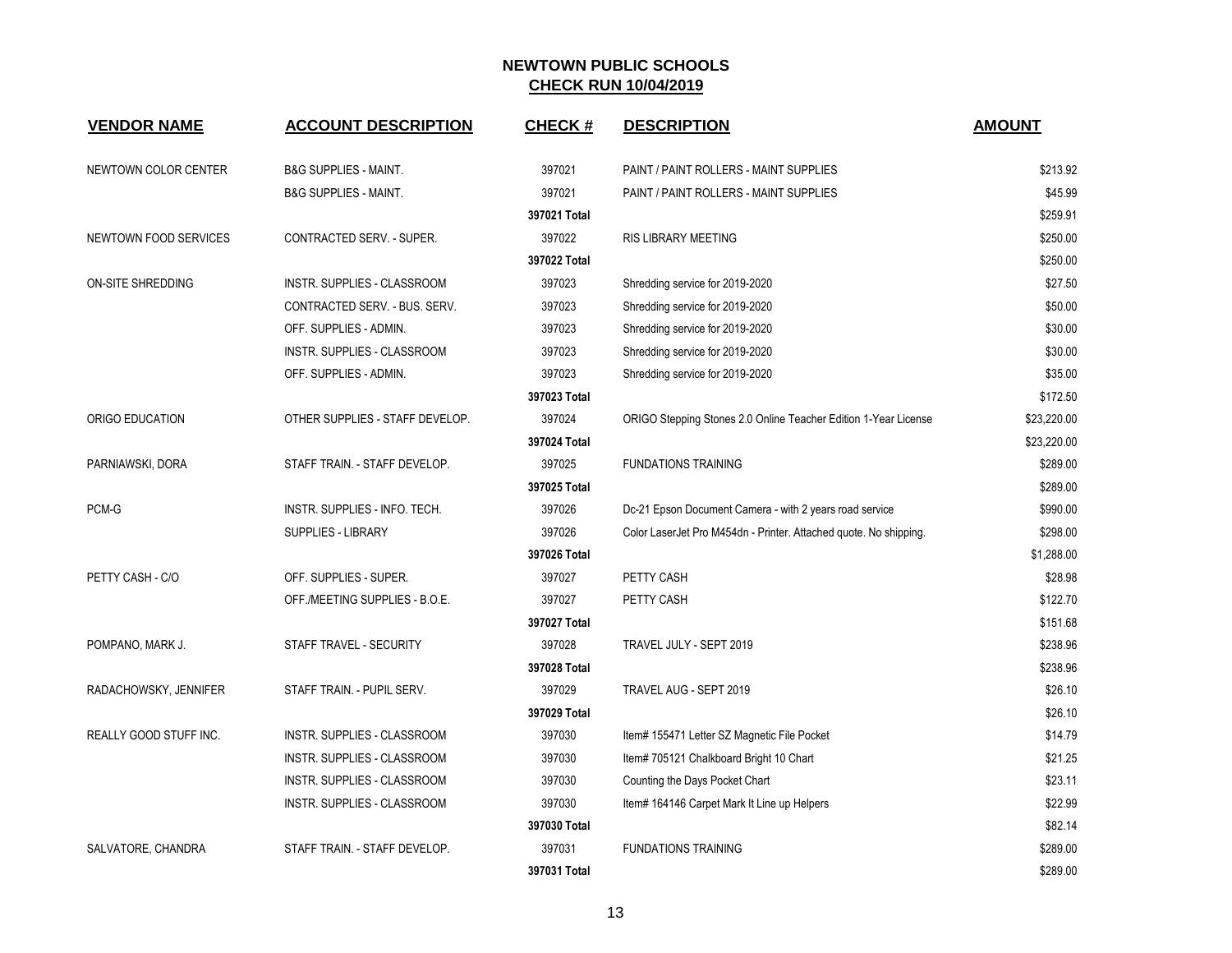| <b>VENDOR NAME</b>        | <b>ACCOUNT DESCRIPTION</b>       | <b>CHECK#</b> | <b>DESCRIPTION</b>                                                      | <b>AMOUNT</b> |
|---------------------------|----------------------------------|---------------|-------------------------------------------------------------------------|---------------|
| SCHOLASTIC INC            | <b>INSTR. SUPPLIES - READING</b> | 397032        | <b>ACTION Magazines</b>                                                 | \$156.59      |
|                           | INSTR. SUPPLIES - READING        | 397032        | <b>ACTION Magazines-</b>                                                | \$156.59      |
|                           | INSTR. SUPPLIES - CLASSROOM      | 397032        | One Yr. Subscription to Scholastic News 2,                              | \$115.00      |
|                           | INSTR. SUPPLIES - CLASSROOM      | 397032        | One Yr. Subscription to Scholastic News 2,                              | \$115.00      |
|                           | INSTR. SUPPLIES - CLASSROOM      | 397032        | One Yr. Subscription to Scholastic News 2                               | \$115.00      |
|                           | INSTR. SUPPLIES - CLASSROOM      | 397032        | 10% Shipping and Handling charges                                       | \$34.50       |
|                           |                                  | 397032 Total  |                                                                         | \$692.68      |
| <b>SCHOOL SPECIALTY</b>   | <b>INSTR. SUPPLIES - ART</b>     | 397033        | Instructional supplies - Art Free shipping                              | \$1,530.46    |
|                           | <b>INSTR. SUPPLIES - ART</b>     | 397033        | Instructional supplies - Art Free shipping                              | \$751.64      |
|                           | <b>INSTR. SUPPLIES - ART</b>     | 397033        | Instructional supplies - Art Free shipping                              | \$8.80        |
|                           | INSTR. SUPPLIES - CLASSROOM      | 397033        | Assorted folders                                                        | \$166.20      |
|                           | INSTR. SUPPLIES - CLASSROOM      | 397033        | Desk pad calendars Free shipping                                        | \$311.60      |
|                           | PRINTING - CLASSROOM             | 397033        | Student planners Invoice # 208123631489                                 | \$2,287.50    |
|                           | OFF. SUPPLIES - ADMIN.           | 397033        | Supplies, see attached, cork board, white board, staples, color pencils | \$706.96      |
|                           |                                  | 397033 Total  |                                                                         | \$5,763.16    |
| <b>SECURE ECO SHRED</b>   | CONTRACTED SERV. - ADMIN.        | 397034        | for monthly shredding                                                   | \$70.00       |
|                           |                                  | 397034 Total  |                                                                         | \$70.00       |
| SHAR PRODUCTS CO.         | <b>INSTR. SUPPLIES - MUSIC</b>   | 397035        | 1/4 size bass case (Heritage) HBB420                                    | \$131.98      |
|                           | <b>INSTR. SUPPLIES - MUSIC</b>   | 397035        | Pop s Bass Rosin - 1184                                                 | \$15.58       |
|                           | <b>INSTR. SUPPLIES - MUSIC</b>   | 397035        | Pinky Hold 50 pk assorted - PHB50MIX free shipping                      | \$172.50      |
|                           |                                  | 397035 Total  |                                                                         | \$320.06      |
| STAPLES BUSINESS ADVANTAG | INSTR. SUPPLIES - CLASSROOM      | 397036        | For supplies as needed                                                  | \$183.40      |
|                           | INSTR. SUPPLIES - CLASSROOM      | 397036        | For supplies as needed                                                  | \$129.34      |
|                           |                                  | 397036 Total  |                                                                         | \$312.74      |
| <b>T-SHIRT WHOLESALER</b> | INSTR. SUPPLIES - TECH ED.       | 397037        | <b>T-SHIRTS FOR HAWKS</b>                                               | \$993.17      |
|                           |                                  | 397037 Total  |                                                                         | \$993.17      |
| THYSSENKRUPP ELEVATOR COR | <b>B&amp;G CONTRACTED SERV.</b>  | 397038        | ELEVATOR SVC CONTRACT (9/1-11/30) SH/NHS                                | \$2,943.48    |
|                           |                                  | 397038 Total  |                                                                         | \$2,943.48    |
| TOM'S SERVICE LLC         | <b>REPAIRS - CAFETERIA</b>       | 397039        | <b>REPAIR WARMER</b>                                                    | \$193.00      |
|                           |                                  | 397039 Total  |                                                                         | \$193.00      |
| TORRES-O'LEARY, RACHEL    | STAFF TRAVEL - CLASSROOM         | 397040        | TRAVEL UCONN FELLOW MEETING                                             | \$61.25       |
|                           |                                  | 397040 Total  |                                                                         | \$61.25       |